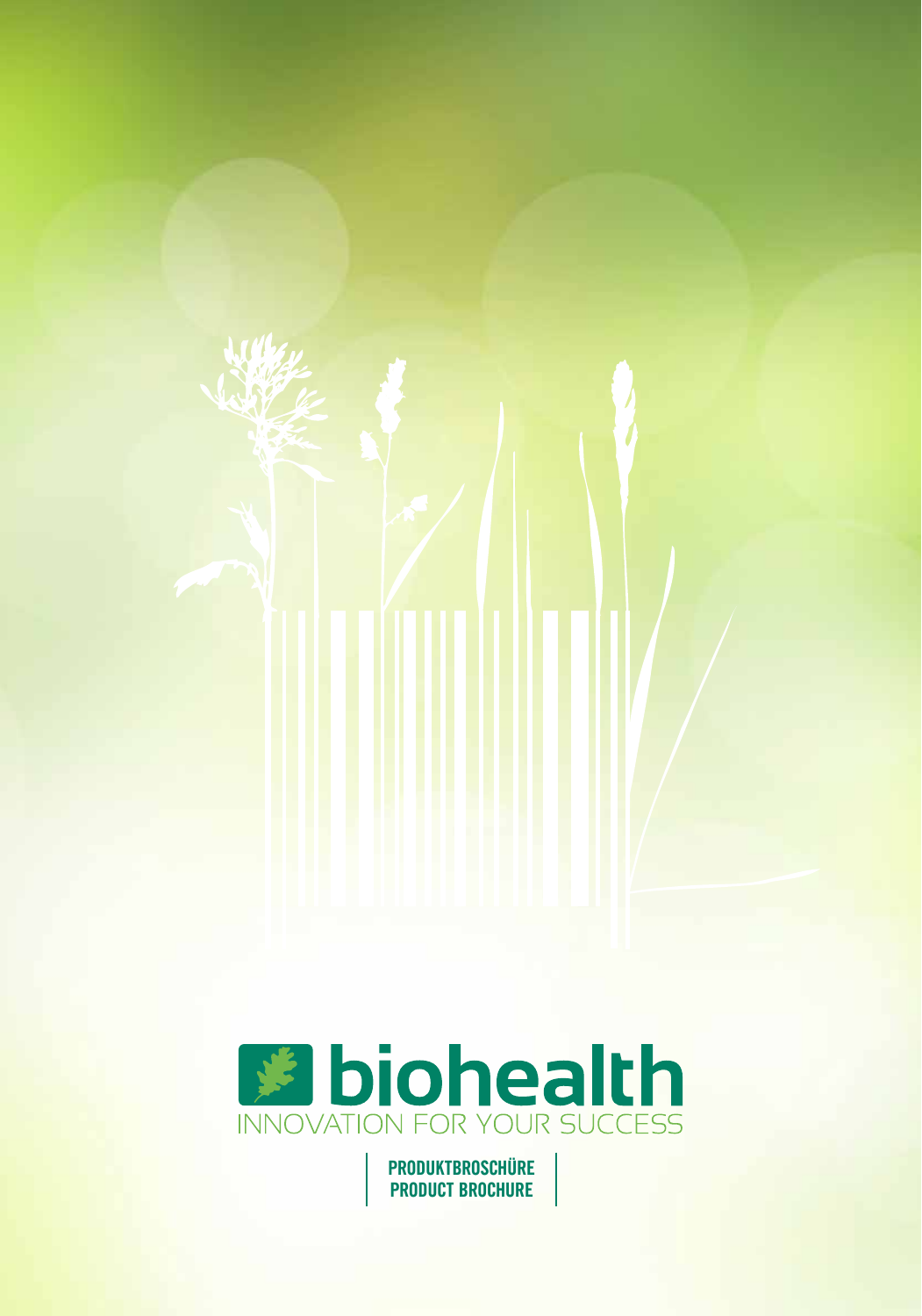## **02-07 [Wohlbefinden](#page-2-0) [Well being](#page-2-0)**

Sleep well<br>Stress-balance<br>Relax

### **08-13 [Anti Aging](#page-5-0) [Anti aging](#page-5-0)**

Curcumin capsules Hyaluron, collagen, Coenzyme Q10 capsules Anti aging capsules

### **14-19 Herz** / **[Kreislauf](#page-8-0) [Cardiovascula](#page-8-0)**

B-complex<br>Heart power Blood pressure capsules

## **20-25 Haut** / **[Haare](#page-11-0)** / **Nägel Skin** / **Hair** / **[Nails](#page-11-0)**

Nice skin<br>Skin-hair capsules Hair, skin & nails active

### **26-31 Darmgesundheit Intestinal health**

Intestinal power capsules Intestine floral sachets Intestinal cleaning capsules

### $E$ **ye health**

Eye fit capsules

| $BHI -$                                                                          | +49 (0) 9251 870 87-20<br>Tel.:                                                                    | $02 - 07$                           | Wohlbefinden                                                                                     | <b>Well being</b>                                         |
|----------------------------------------------------------------------------------|----------------------------------------------------------------------------------------------------|-------------------------------------|--------------------------------------------------------------------------------------------------|-----------------------------------------------------------|
| <b>Biohealth International GmbH</b><br>Heinrich-Wirth-Str. 13<br>95213 Münchberg | +49 (0) 9251 870 87-50<br>Fax:<br>Mail:<br>info@biohealth-int.com<br>Web:<br>www.biohealth-int.com | $O2 - O3$<br>$O4 - O5$<br>$06 - 07$ | Schlaf gut<br><b>Stress-Balance</b><br><b>Relax</b>                                              | <b>Sleep well</b><br>Stress-bala<br>Relax                 |
| Germany                                                                          |                                                                                                    | $08 - 13$                           | <b>Anti Aging</b>                                                                                | Anti aging                                                |
| <b>Stefan Gebhardt</b>                                                           |                                                                                                    | 08-09<br>$10 - 11$<br>$12 - 13$     | <b>Curcumin Kapseln</b><br>Hyaluronsäure, Kollagen,<br>Coenzym Q10 Kapseln<br>Anti Aging Kapseln | <b>Curcumin</b><br>Hyaluron,<br>Coenzyme<br>Anti aging    |
| Geschäftsführer -<br><b>Managing Director</b>                                    | +49 (0) 9251 870 87-68<br>s.gebhardt@biohealth-int.com<br>$\boxtimes$                              | $14 - 19$                           | Herz / Kreislauf                                                                                 | <b>Cardiovas</b>                                          |
|                                                                                  |                                                                                                    | $14 - 15$<br>$16 - 17$<br>$18 - 19$ | <b>B-Komplex</b><br><b>Herz Power</b><br><b>Blutdruck Kapseln</b>                                | <b>B-complex</b><br><b>Heart pow</b><br><b>Blood pres</b> |
|                                                                                  | <b>Uwe Radke</b>                                                                                   | $20 - 25$                           | Haut / Haare / Nägel                                                                             | Skin / Hai                                                |
| +49 (0) 9251 870 87-866<br>$\boldsymbol{\times}$<br>u.radke@biohealth-int.com    | Geschäftsführer -<br><b>Managing Director</b>                                                      | $20 - 21$<br>$22 - 23$<br>$24 - 25$ | <b>Schöne Haut</b><br>Haut-Haare Kapseln<br>Haut, Haare & Nägel Aktiv                            | Nice skin<br>Skin-hair o<br>Hair, skin &                  |
|                                                                                  |                                                                                                    | $26 - 31$                           | <b>Darmgesundheit</b>                                                                            | Intestinal h                                              |
| <b>Mirco Kreutz</b><br>Betriebsleiter -<br><b>Operations Manager</b>             | +49 (0) 9251 870 87-18<br>m.kreutz@biohealth-int.com                                               | $26 - 27$<br>$28 - 29$<br>$30 - 31$ | Darm Kraft Kapseln<br><b>Darm Floral Sachets</b><br>Darmreinigungskapseln                        | Intestinal p<br>Intestine fl<br>Intestinal                |
|                                                                                  |                                                                                                    | $32 - 33$                           | Augengesundheit                                                                                  | <b>Eye health</b>                                         |
|                                                                                  |                                                                                                    | $32 - 33$                           | Augen Fit Kapseln                                                                                | Eye fit cap                                               |
|                                                                                  | <b>Wenislaw Andonow</b><br>96                                                                      | $34 - 35$                           | Gelenkgesundheit                                                                                 | Joint healtl                                              |
| +49 (0) 9251 870 87-26<br>w.andonow@biohealth-int.com<br>$\bm{\times}$           | <b>Key Account</b><br>Manager                                                                      | $34 - 35$                           | <b>Gelenk Kapseln</b>                                                                            | Joint capsu                                               |
|                                                                                  |                                                                                                    | $36 - 37$                           | Männergesundheit                                                                                 | Men's hea                                                 |
|                                                                                  |                                                                                                    | $36 - 37$                           | Prosta Pro Kapseln                                                                               | Prosta pro                                                |
| <b>O</b><br>biohealth.international<br>biohealth.international                   | <b>BHI_Biohealth</b><br><b>BHI_Biohealth</b>                                                       |                                     |                                                                                                  |                                                           |
| Biohealth International GmbH                                                     |                                                                                                    |                                     |                                                                                                  |                                                           |

**34-35 Gelenkgesundheit Joint health**

Joint capsules

**36-37 Männergesundheit Men's health**

Prosta pro capsules

# **Kontakt** - **Contact Inhaltsverzeichnis** - **Index**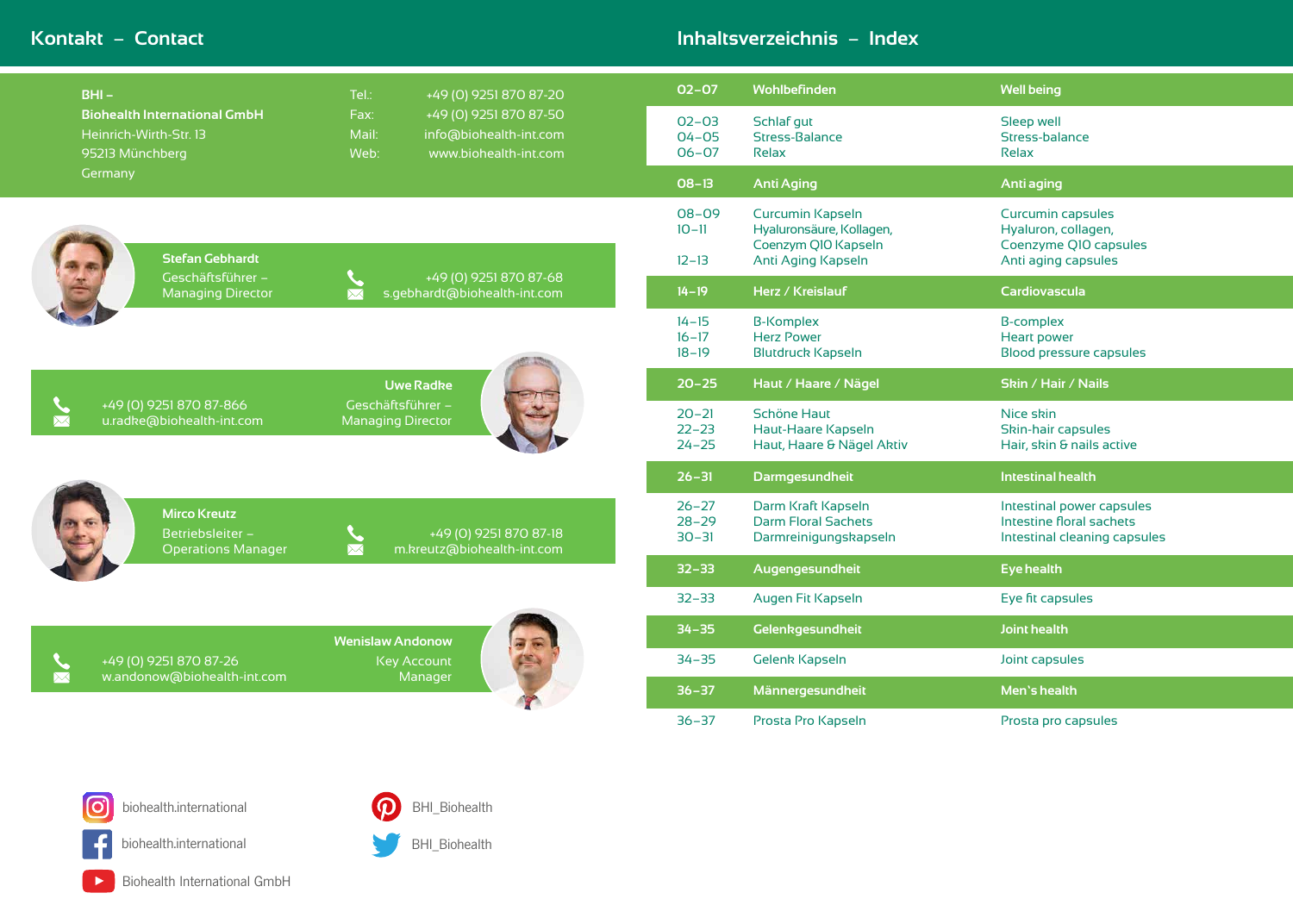#### **Zutaten und weitere Deklarationsangaben Ingredients and other data for declaration**

## <span id="page-2-0"></span>**Schlaf gut**



**Nahrungsergänzungsmittel mit Pflanzenextrakt und Pflanzenpulvern, Melatonin, Mineralstoffen und Vitaminen** 

**Gewicht:** 681 mg je Kapsel **Art.-Nr.:** 404609



**Zutaten:** Magnesiumcarbonat, Griffonia simplicifolia-Samenextrakt (Griffonia simplicifolia, enthält 30 % 5-Hydroxytryptophan), pflanzliche Kapselhülle (Überzugsmittel: Hydroxypropylmethylcellulose), Macawurzelpulver (Lepidium meyenii), Füllstoff: mikrokristalline Cellulose (E 460i), Melissenblattpulver (Melissa officinalis L.), Passionsblumenkrautpulver (Passiflora incarnata L.), Zinkoxid, Kieselgurpulver (aus Diatomeen), Hopfenzapfenpulver (Humulus lupulus), Calcium-D-pantothenat, Pyridoxinhydrochlorid, Melatonin, Pteroylmonoglutaminsäure, Cyanocobalamin

| Nährstoffe und sonstige Stoffe       | pro Tagesdosis<br>(1 Kapsel) | % NRV $*$ |
|--------------------------------------|------------------------------|-----------|
| <b>Magnesium</b>                     | 57,7 mg                      | 15        |
| Griffonia simplicifolia-Samenextrakt | 167 mg                       | $***$     |
| enthält 5-Hydroxytryptophan          | 50 mg                        | $***$     |
| <b>Macawurzelpulver</b>              | 50 mg                        | $***$     |
| Melissenblattpulver                  | $22,5$ mg                    | $***$     |
| Passionsblumenkrautpulver            | $22,5$ mg                    | $***$     |
| Zink                                 | 17 <sub>mg</sub>             | 170       |
| Kieselgurpulver                      | $15 \text{ mg}$              | $***$     |
| Hopfenzapfenpulver                   | $7,5$ mg                     | $***$     |
| Pantothensäure                       | 5.9 <sub>mg</sub>            | 98        |
| <b>Vitamin B6</b>                    | 2 mg                         | 142       |
| <b>Melatonin</b>                     | $0,5$ mg                     | $***$     |
| <b>Folsäure</b>                      | $200 \mu g$                  | 100       |
| <b>Vitamin B12</b>                   | $1 \mu$ g                    | 40        |

Eine ausreichende Aufnahme von Magnesium trägt unter anderem zum Elektrolytgleichgewicht und damit als einer von vielen Faktoren zur Gesundheit und zu einem ausgewogenen Körpergefühl bei. Dieses Produkt enthält neben seiner Hauptkomponente Magnesium auch noch Inhaltsstoffe wie Melatonin, welches zum schnelleren Einschlafen oder auch zur Linderung des subjektiven Jetlagempfindens beitragen kann.

Nutrients or other substances **per daily serving** (1 capsule) % NRV\* Magnesium 15 Griffonia simplicifolia seed extract 167 mg \*\* Contains 5-hydroxytryptophan 50 mg \*\* Maca root powder 50 mg \*\*<br>Molissa loaf powder 22.5 mg \*\* Melissa leaf powder and the set of the 22.5 mg Passionflower herb powder 22.5 mg Zinc oxide 17 mg 170 Diatomite powder 15 mg  $**$ 

\*Percent of nutrient reference values (NRV), according to Regulation (EU) no 1169/2011 \*\* No nutrient reference values available

\* Prozent Nährstoffbezugswerte (NRV) laut Verordnung (EU) Nr. 1169/2011

\*\* Keine Nährstoffbezugswerte vorhanden

### **Food supplement with plant extract and plant powders, melatonin, minerals and vitamins**

**Weight:** 681 mg per capsule **Art.-Nr.:** 404609

**Ingredients:** magnesium carbonate, griffonia simplicifolia seed extract (griffonia simplicifolia, contains 30 % 5-hydroxytryptophan), vegetable capsule shell (glazing agent: hydroxypropyl methyl cellulose), maca root powder (lepidium meyenii), bulking agent: microcrystalline cellulose (E 460i), melissa leaf powder (melissa officinalis L.), passionflower herb powder (passiflora incarnata L.), zinc oxide, diatomite powder (from diatoms), hop cones powder (humulus lupulus), calcium-D-pantothenate, pyridoxine hydrochloride, melatonin, pteroylmonoglutamic acid, cyanocobalamin

| Hop cones powder  | $7.5 \text{ mg}$  | $***$        |
|-------------------|-------------------|--------------|
| Pantothenic acid  | 5.9 <sub>mg</sub> | 98           |
| Vitamin B6        | 2 <sub>mg</sub>   | 142          |
| <b>Melatonin</b>  | 0.5 <sub>mg</sub> | $\star\star$ |
| <b>Folic acid</b> | $200 \mu g$       | 100          |
| Vitamin B12       | $\mu$ g           | 40           |

An adequate intake of magnesium contributes, among other things, to electrolyte balance, and thus as one of many factors contributing to health and a balanced body feeling. In addition to its main component magnesium, this product also contains components such as melatonin, which can contribute to falling asleep faster or even to alleviate the subjective jetlag-feeling.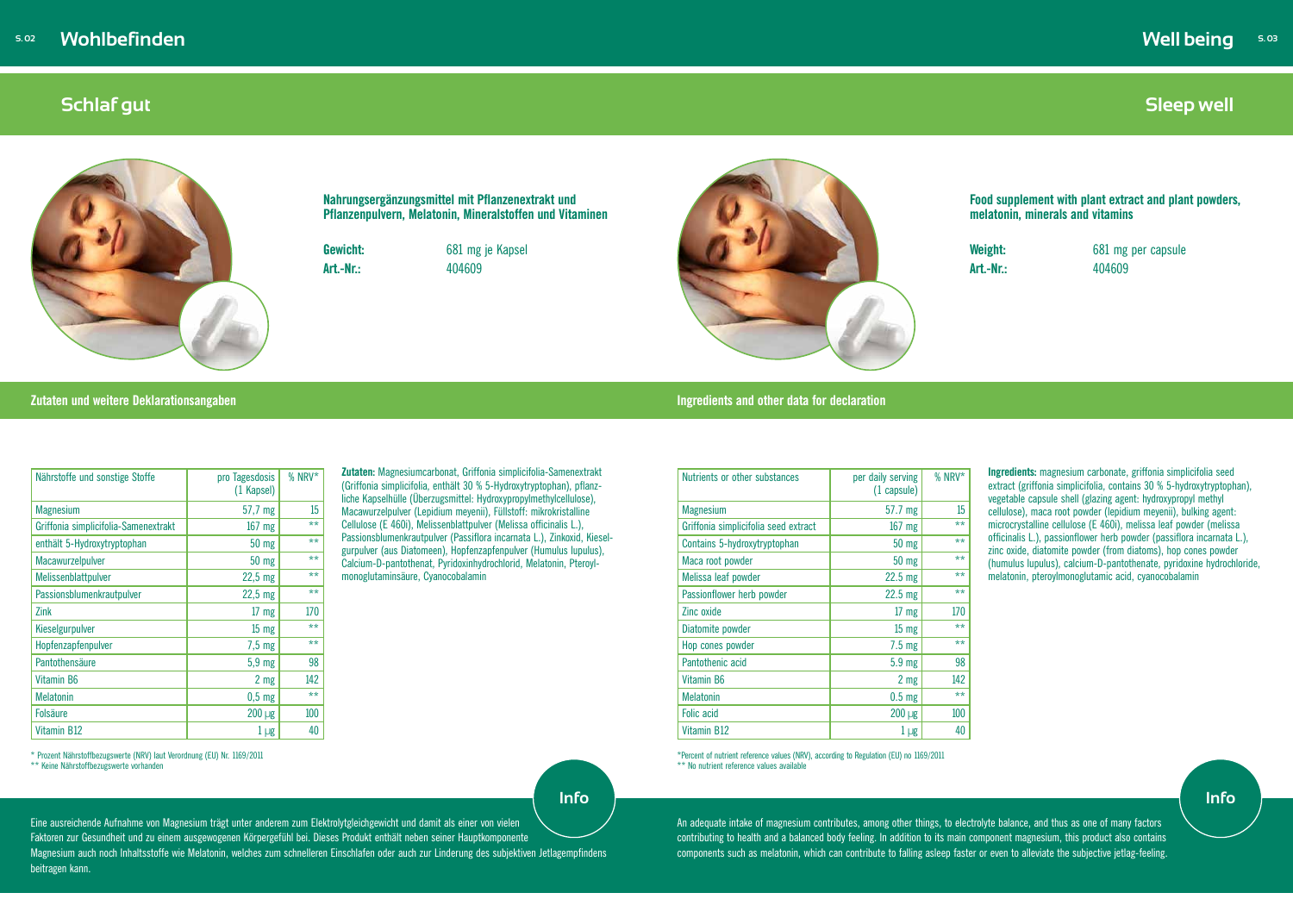

## <span id="page-3-0"></span>**Stress-Balance**



**Nahrungsergänzungsmittel mit Pflanzenextrakt, freier Aminosäure und Vitaminen** 

**Gewicht:** 447 mg je Kapsel

**Art.-Nr.:** 404883



### **Zutaten und weitere Deklarationsangaben Ingredients and other data for declaration**

**Zutaten:** Griffonia simplicifolia-Samenextrakt (Griffonia simplicifolia, enthält 30 % 5-Hydroxytryptophan), L-Tryptophan, pflanzliche Kapselhülle (Überzugsmittel: Hydroxypropylmethylcellulose), Nicotinamid, Calcium-D-pantothenat, Pyridoxinhydrochlorid, Thiaminhydrochlorid, Cyanocobalamin, Riboflavin, Pteroylmonoglutaminsäure

| Nährstoffe und sonstige Stoffe       | pro Tagesdosis<br>(1 Kapsel) | %NRV* |
|--------------------------------------|------------------------------|-------|
| Griffonia simplicifolia-Samenextrakt | 167 mg                       | $***$ |
| enthält 5-Hydroxytryptophan          | 50 mg                        | $***$ |
| L-Tryptophan                         | 150 mg                       | $**$  |
| Niacin (mg NE)                       | $20$ mg                      | 125   |
| Pantothensäure                       | $5,3$ mg                     | 88    |
| Vitamin B6                           | $2,4$ mg                     | 171   |
| <b>Thiamin</b>                       | $2,1$ mg                     | 191   |
| <b>Vitamin B12</b>                   | $2 \mu g$                    | 80    |
| <b>Riboflavin</b>                    | $1,2$ mg                     | 86    |
| <b>Folsäure</b>                      | $200 \mu g$                  | 100   |

\* Percent of nutrient reference values (NRV), according to Regulation (EU) no 1169/2011 \*\* No nutrient reference values available

\* Prozent Nährstoffbezugswerte (NRV) laut Verordnung (EU) Nr. 1169/2011 \*\* Keine Nährstoffbezugswerte vorhanden

**Stress-balance**

**Food supplement with plant extract, free amino acid and vitamins**

**Weight:** 447 mg per capsule **Art.-Nr.:** 404883

**Ingredients:** griffonia simplicifolia seed extract (griffonia simplicifolia, contains 30 % 5-hydroxytryptophan), L-tryptophan, vegetable capsule shell (glazing agent: hydroxypropyl methyl cellulose), nicotinamide, calcium-D-pantothenate, pyridoxine hydrochloride, thiamin hydrochloride, cyanocobalamin, riboflavin, pteroylmonoglutamic acid

| Nutrients or other substances        | per daily serving<br>$(1 \text{ capsule})$ | %NRV* |
|--------------------------------------|--------------------------------------------|-------|
| Griffonia simplicifolia seed extract | 167 mg                                     | $**$  |
| contains 5-hydroxytryptophan         | 50 mg                                      | $**$  |
| L-tryptophan                         | 150 mg                                     | $**$  |
| Niacin (mg NE)                       | $20$ mg                                    | 125   |
| Pantothenic acid                     | 5.3 mg                                     | 88    |
| Vitamin B6                           | 2.4 <sub>mg</sub>                          | 171   |
| <b>Thiamin</b>                       | 2.1 <sub>mg</sub>                          | 191   |
| Vitamin B12                          | $2 \mu g$                                  | 80    |
| <b>Riboflavin</b>                    | 1.2 <sub>mg</sub>                          | 86    |
| <b>Folic acid</b>                    | $200 \mu g$                                | 100   |

Um sich gut zu fühlen ist es unumgänglich den Körper in ein psychisches und physisches Gleichgewicht zu bringen. Der in diesem Präparat enthaltene hohe Gehalt des Vitamins Niacin, welches auch als Vitamin B3 bekannt ist, trägt unter anderem zu einer Verringergerung der Müdigkeit bei, was in Verbindung mit den anderen Inhaltsstoffen wie Thiamin einen positiven Effekt auf Psyche und Physis hat.

In order to feel good, it is inevitable to bring the body into a mental and physical balance. The high content of niacin, also known as vitamin B3, contributes to a reduction of fatigue. The combination with other ingredients such as thiamine has a positive effect on physiology.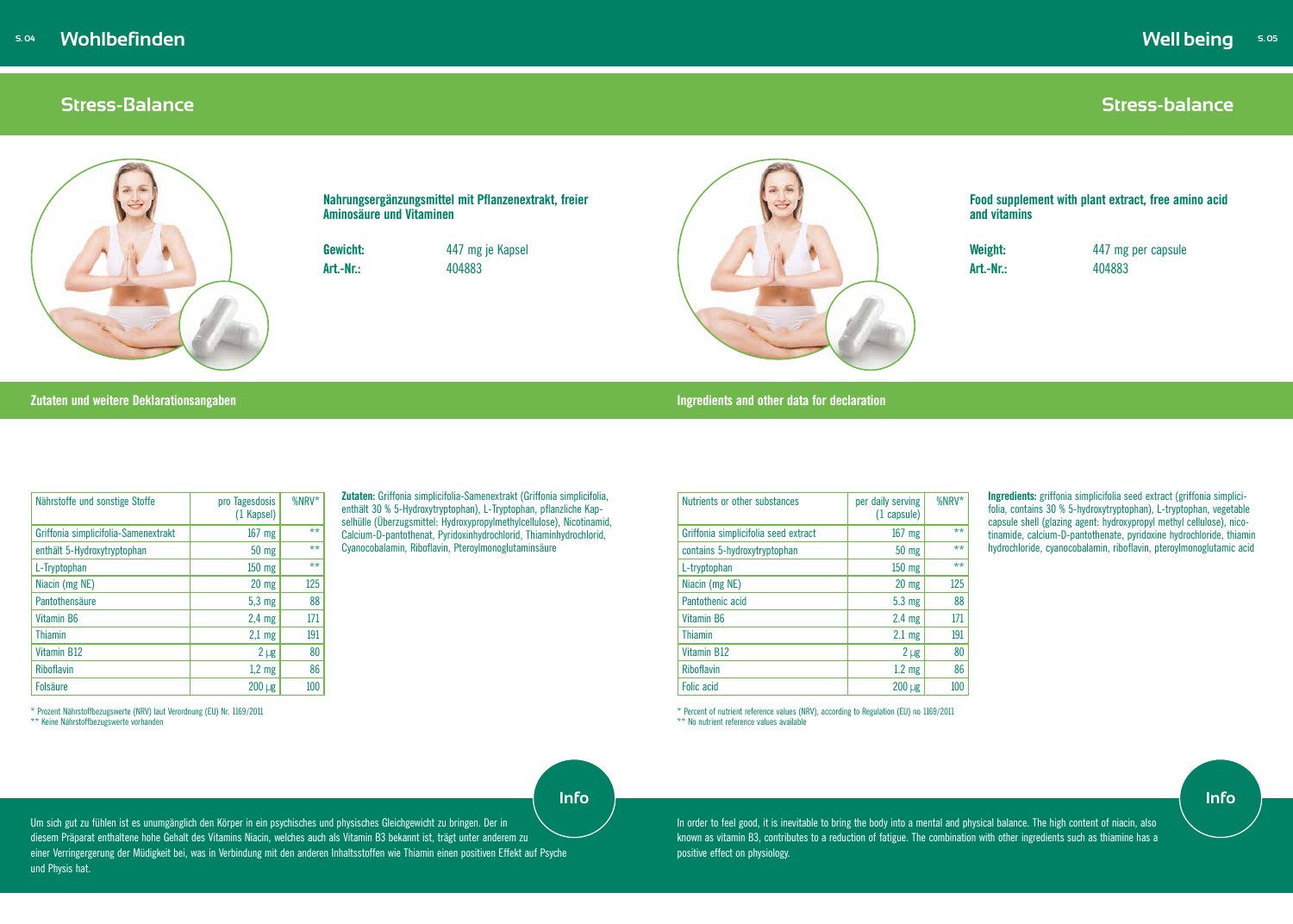

#### **Zutaten und weitere Deklarationsangaben Ingredients and other data for declaration**

## <span id="page-4-0"></span>**Relax**



#### **Nahrungsergänzungsmittel**

**Gewicht:** 735 mg je Kapsel



**Art.-Nr.:** 404325

**Zutaten:** Magnesiumoxid, L-Tryptophan, Kapselhülle: Hydroxypropylmethyl-Cellulose (pflanzliche Kapselhülle mit Farbstoff: Titanoxid (E171), Kakaobohnen Extrakt (Theobroma Cacao L., enthält 12 % Polyphenole), Baldrianwurzel-Extrakt 10:1 (Valeriana officialis), Johanniskraut-Krautpulver (Hypericum perforatum L), Melissenblattpulver (Melissa officinalis L.), Mariendistelsamenpulver (Silybum marianum), Trennmittel: Magnesiumsalze von Speisefettsäuren

**Weight:** 735 mg per capsule **Art.-Nr.:** 404325

| Nährstoffe und sonstige Stoffe | pro Tagesdosis<br>(2 Kapseln) | %NRV* |
|--------------------------------|-------------------------------|-------|
| <b>Magnesium</b>               | 264 mg                        | 70,4  |
| L-Tryptophan                   | 300 mg                        | $***$ |
| Kakaobohnenpulver              | 200 mg                        | $***$ |
| - davon Polyphenole            | $24$ mg                       | $***$ |
| <b>Baldrianwurzel-Extrakt</b>  | 100 mg                        | $***$ |
| Johanniskrautpulver            | 70 mg                         | $***$ |
| Melissenblätter                | 50 mg                         | $***$ |
| Mariendistelsamenpulver        | $50$ mg                       | $***$ |

\* Prozent Nährstoffbezugswerte (NRV) laut Verordnung (EU) Nr. 1169/2011

\*\* Keine Nährstoffbezugswerte vorhanden

# **Relax**

# **Well being**

#### **Food supplement**

Zur Entspannung des menschlichen Körpers enthält dieses Präparat den Pflanzenextrakt der Baldrianwurzel, welcher gegen innere Unruhe wirkt. Für eine schnelle Erholung und Gelassenheit wird außerdem Magnesium zugesetzt. Daneben trägt L-Tryptophan, eine essentielle Aminosäure, die an der Synthese des Glückshormons Serotonin beteiligt ist, dazu bei, die Stimmung aufzuhellen. Es kann außerdem Stimmungsschwankungen und Depressionen entgegenwirken.

**Ingredients:** magnesium dioxid, L-tryptophan, capsule shell: hydroxypropylmethylcellulose (vegetable capsule shell with colour: titanoxid (E171), cocoa seed extract (theobroma cacao L., contains 12 % polyphenols), valerian root extract 10:1 (valeriana officinalis), st. john's-wort herb powder (hypericum perforatum L), melissa leaf powder (melissa officinalis L.), milk thistle seed powder (silybum marianum), anti-caking agent: magnesium salts of fatty acids

| Nutrients or other substances | per daily serving<br>(2 capsules) | %NRV* |
|-------------------------------|-----------------------------------|-------|
| <b>Magnesium</b>              | 264 mg                            | 70.4  |
| L-tryptophan                  | 300 mg                            | $***$ |
| Cacao seed extract            | 200 mg                            | $***$ |
| Polyphenoles                  | $24$ mg                           | $***$ |
| Valerian root extract         | $100$ mg                          | $***$ |
| St. John's-wort herb powder   | 70 mg                             | $***$ |
| Melissa leaf powder           | 50 mg                             | $***$ |
| Milk thistle seed powder      | 50 mg                             | $***$ |

\* Percent of nutrient reference values (NRV), according to Regulation (EU) no 1169/2011 \*\* No nutrient reference values available

In order to relax the human body valerian root extract and magnesium are used in this supplement. Valerian root acts against internal restlessness and magnesium leads to rapid recovery and serenity in case of stress. Additionally L-Tryptophan helps to counteract mood fluctuations and depression based on its role in the biosynthesis of serotonin.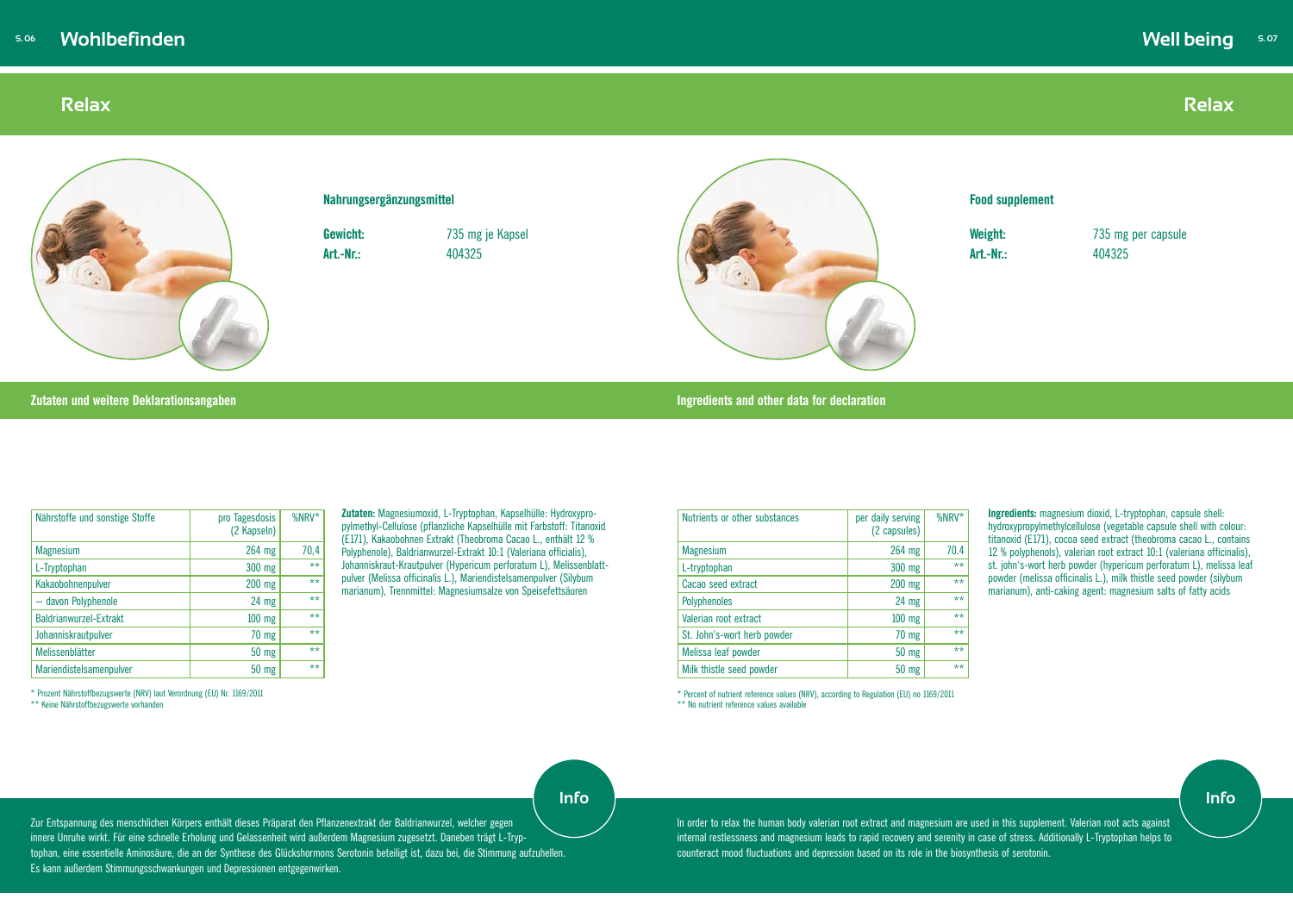#### **Zutaten und weitere Deklarationsangaben Ingredients and other data for declaration**

## <span id="page-5-0"></span>**Curcumin Kapseln**



**Zutaten:** Kurkumawurzelstockextrakt 50:1 (Curcuma longa, enthält 95 % Curcuminoide), Überzugsmittel: Hydroxypropylmethylcellulose (pflanzliche Kapselhülle), Füllstoff: Mikrokristalline Cellulose, pflanzliches Fettpulver (aus Palme, Raps und Kokosnuss, enthält mittelkettige Triglyceride und Natrium**caseinat**), Schwarzer Pfefferfruchtextrakt 25:1 (Piper nigrum, enthält 95 % Piperin)

| Nährstoffe und sonstige Stoffe | pro Tagesdosis<br>(1 Kapsel) | %NRV* |
|--------------------------------|------------------------------|-------|
| Curcuma Extrakt                | $250$ mg                     | $***$ |
| - davon Curcuminoide           | $237,5 \, \text{mg}$         | $***$ |
| Schwarzer Pfeffer Extrakt      | 3 mg                         | $***$ |
| - davon Piperin                | $2,85$ mg                    | $***$ |

\* Prozent Nährstoffbezugswerte (NRV) laut Verordnung (EU) Nr. 1169/2011 \*\* Keine Nährstoffbezugswerte vorhanden

**Nahrungsergänzungsmittel mit Pflanzenextrakten**

**Gewicht:** 393 mg je Kapsel **Art.-Nr.:** 405321

## **Curcumin capsules**

#### **Food supplement with herbal extracts**

**Weight:** 393 mg per capsule **Art.-Nr.:** 405321

Altern wird meist mit dem negativen Begriff "Attraktivitätsminderung" und folglich mit Falten und anderen natürlichen Erscheinungen des Alterns in Verbindung gebracht. Dies sorgt für ein unangenehmes Gefühl unter Menschen, die auf ihr äußeres bedacht sind. Durch die natürlichen pflanzlichen Inhaltsstoffe, wie Piperin und Curcumin, kommt ein anhaltendes Gefühl von Frische auf, welches sich positiv auf die eigene Ausstrahlung auswirken kann. So tritt die Ausstrahlung in den Vordergrund und Falten wirken wie verschwunden.

**Ingredients:** turmeric rootstock extract 50:1 (curcuma longa, contains 95 % curcuminoids), glazing agent: hydroxypropyl methyl cellulose (vegetable capsule shell), bulking agent: microcrystalline cellulose, vegetable fat powder (from palm, raps and coconut, contains medium-chain triglycerides and sodium **caseinate**), black pepper fruit extract 25:1 (piper nigrum, contains 95 % piperine)

Aging is usually associated with the negative term "attractiveness reduction" and consequently associated with wrinkles and other natural phenomena of aging. This may lead to an unpleasant feeling among people who are concerned about their appearance. The natural ingredients like piperine and curcumin transmit a fresh feeling which can cause a positive charisma and wrinkles seem to disappear.

| Nutrients or other substances | per daily serving<br>$(1 \text{ capsule})$ | %NRV* |
|-------------------------------|--------------------------------------------|-------|
| Curcuma extract               | $250$ mg                                   | $***$ |
| $-$ of which curcuminoids     | 237.5 mg                                   | $***$ |
| <b>Black pepper extract</b>   | 3 <sub>mg</sub>                            | $***$ |
| $-$ of which piperine         | $2.85$ mg                                  | $***$ |

\* Percent of nutrient reference values (NRV), according to Regulation (EU) no 1169/2011 \*\* No nutrient reference values available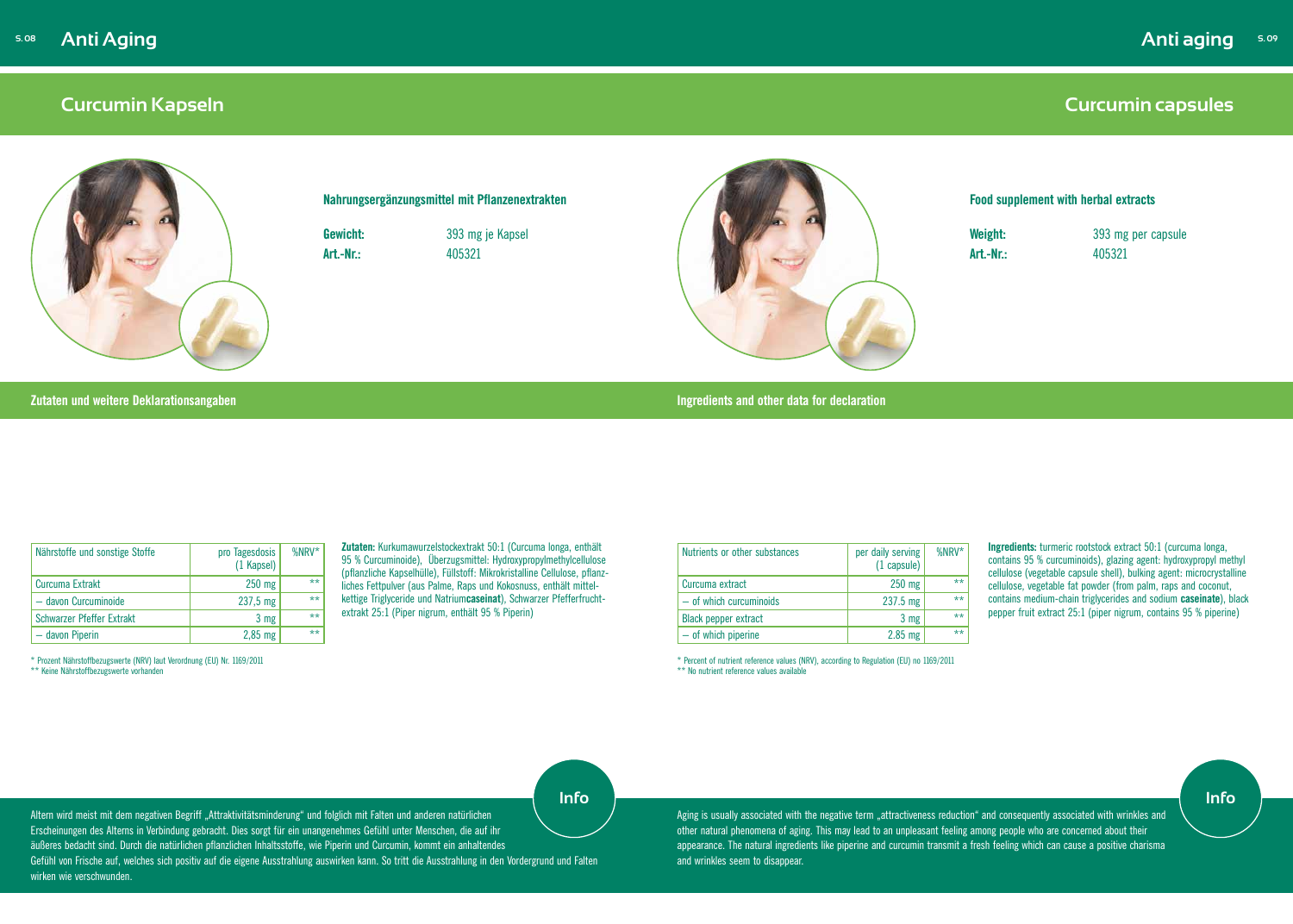# <span id="page-6-0"></span>**Hyaluronsäure, Kollagen, Coenzym Q10 Kapseln**

**Zutaten:** 44 % Kollagenhydrolysat (Rind), Überzugsmittel: Hydroxypropylmethylcellulose (pflanzliche Kapselhülle), 16,3 % Natriumhyaluronat (davon 90 % Hyaluronsäure), 14,7 % Kollagenhydrolysat (Typ II vom Huhn, enthält 10 % Chondroitin sulfat), 3,7 % Coenzym Q10, Füllstoff: Reisstärke

| Nährstoffe und sonstige Stoffe | pro Tagesdosis<br>(1 Kapsel) | $%$ NRV* |
|--------------------------------|------------------------------|----------|
| Kollagenhydrolysat             | 300 mg                       | $***$    |
| Natriumhyaluronat              | $111$ mg                     | $***$    |
| - davon Hyaluronsäure          | $100$ mg                     | $***$    |
| Kollagenhydrolysat (Huhn)      | 100 mg                       | $***$    |
| - davon Chondroitinsulfat      | $10 \text{ mg}$              | $***$    |
| Coenzym Q10                    | $25$ mg                      | $***$    |

\* Prozent Nährstoffbezugswerte (NRV) laut Verordnung (EU) Nr. 1169/2011 \*\* Keine Nährstoffbezugswerte vorhanden

\* Percent of nutrient reference values (NRV), according to Regulation (EU) no 1169/2011 \*\* No nutrient reference values available

**Nahrungsergänzungsmittel mit Kollagen, Hyaluronsäure und Coenzym Q10**

**Gewicht:** 680 mg je Kapsel **Art.-Nr.:** 406132



**Zutaten und weitere Deklarationsangaben** 

| Nutrients or other substances  | per daily serving<br>(1 capsule) | %NRV* |
|--------------------------------|----------------------------------|-------|
| Hydrolyzed collagen            | 300 mg                           | $***$ |
| Sodium hyaluronate             | $111$ mg                         | $***$ |
| - of which hyaluronic acid     | $100$ mg                         | $***$ |
| Hydrolyzed collagen (chicken)  | $100$ mg                         | $**$  |
| - of which chondroitin sulfate | $10 \text{ mg}$                  | $**$  |
| Coenzyme Q10                   | $25$ mg                          | $***$ |

# **Hyaluron, collagen, coenzyme Q10 capsules**



**Food supplement with collagen, hyaluronic acid and coenzyme Q10**

**Weight:** 680 mg per capsule **Art.-Nr.:** 406132

**Ingredients:** 44% hydrolyzed collagen (bovine), glazing agent: hydroxypropylmethylcellulose (vegetable capsule shell), 16.3 % sodium hyaluronate (of which 90% hyaluronic acid), 14.7% hydrolyzed collagen (type II from chicken, contains 10% chondroitin sulfate), 3.7% coenzyme Q10, bulking agent: rice starch

Als Hauptbestandteil der Gelenkflüssigkeit des Menschen ist Hyaloronsäure außerordentlich wichtig für den Menschen. Sie verhindert, dass auch nach langer Belastung, also im Alter, die Gelenke aneinander reiben. Es ist also wichtig die Zufuhr von Hyaloronsäure, auch wenn sie nicht mehr in ausreichender Menge vom Körper produziert wird zu gewährleisten. Mit einem Anteil von 60 % ist Kollagen der Hauptbestandteil des Bindegewebes der Haut. Es ist ein Strukturprotein und sorgt, sofern es in ausreichender Menge vorhanden ist, für ein gesundes, glattes und jugendliches Hautbild.

Hyaluronic acid is the main component of the human joint fluid. It prevents the joints from grinding against each other. Elder people often lack hyaluronic acid and suffer from inflamed joints, therefore, it is important to ensure a certain hyaluronic acid supply to the body when it cannot longer sustain itself. Collagen is a structural protein and the main part of the connective tissue. It helps the skin to appear smooth, healthy and wrinkle free.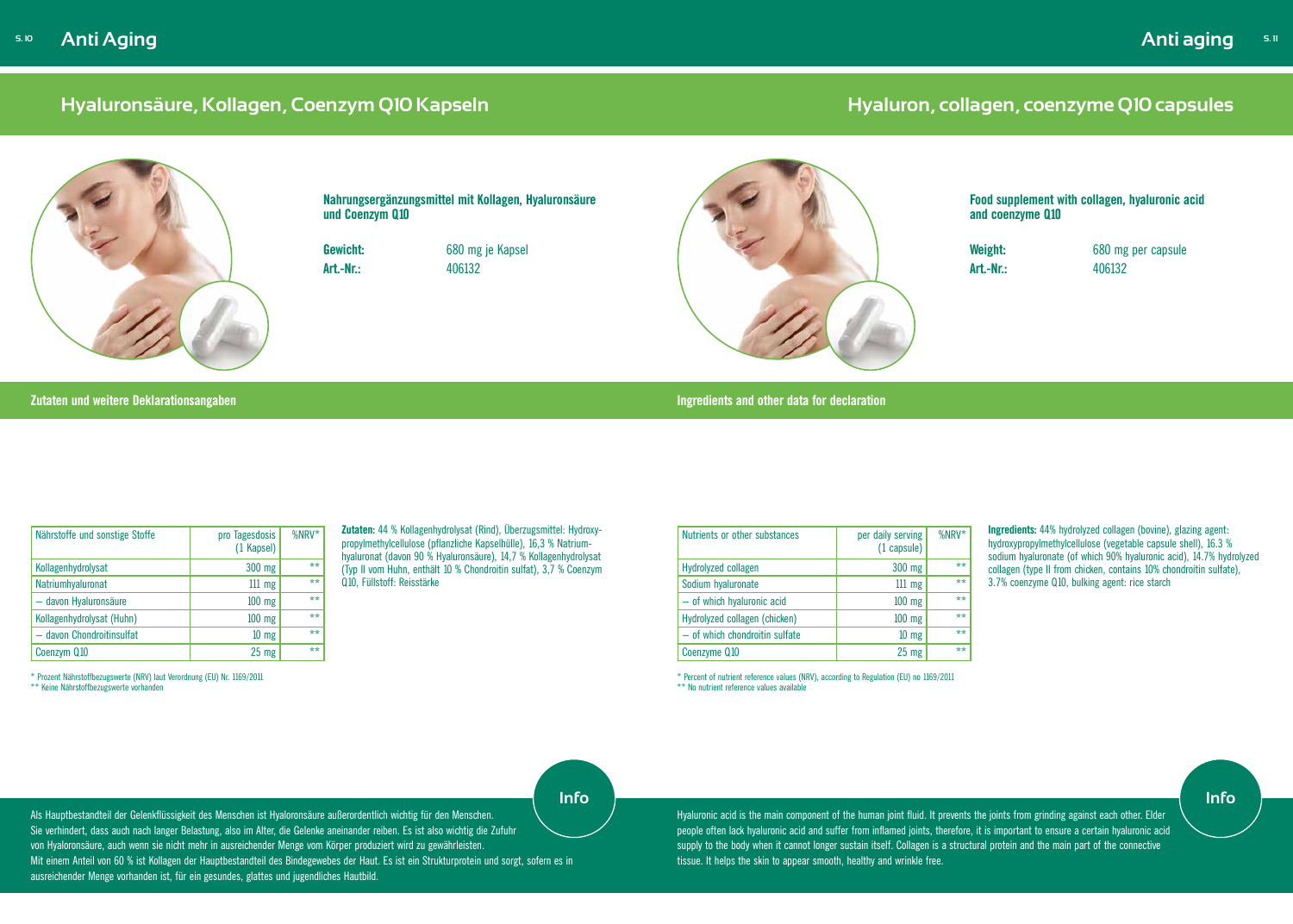#### **Zutaten und weitere Deklarationsangaben Ingredients and other data for declaration**

## <span id="page-7-0"></span>**Anti Aging Kapseln**



vlmethylcellulose (pflanzliche Kapselhülle), siumoxid, Ascorbinsäure, Traubenkernextrakt kcarbonat, Tagetes erecta Extrakt (enthält axanthin), Japanischer Staudenknöterichesveratrol), **Soja**bohnen-Extrakt (enthält **Glucan (Hafer), Kollagenhydrolysat (Rind),** Shitake-Extrakt (enthält 10 % Polysaccharide), ttenextrakt (enthält 1% Carotinoide), Matcha Tee-Extrakt, Schwarze Johannisbeer-Pulver, Jiaogulan-Tee gemahlen, Ning Hong Tee-Mischung, D-alpha-Tocopherylacetat, Retinylacetat, Pyridoxinhydrochlorid, Kupfer(II)citrate, Cyanocobalamin, Cholecalciferol, Pteroylmonoglutaminsäure, D-Biotin

**Zutaten:** Korallencalcium (enthält Spuren von **Krebstieren**), Über-Acai Extrakt 20 mg \*\* Lutein **2 mg** \*\* Zeaxanthin  $\begin{array}{ccc} 0,1 \text{ mg} & * \end{array}$ Beta-Glucan 20 mg \*\* Hirseextrakt 20 mg \*\* Matcha Tee Extrakt 20 mg \*\* Jiaogulan-Tee 20 mg \*\* Ning Hong Tee 20 mg \*\*

#### **Nahrungsergänzungsmittel**

**Gewicht:** 612 mg je Kapsel



**Art.-Nr.:** 404320

| Nährstoffe und sonstige Stoffe | pro Tagesdosis (2 Kapseln) | %NRV*    |                                                       |
|--------------------------------|----------------------------|----------|-------------------------------------------------------|
| Calcium                        | $119$ mg                   | 14,88%   | Acai Extrakt                                          |
| L-Carnitin                     | 95,2 mg                    | $***$    | Lutein                                                |
| <b>Magnesium</b>               | $72 \text{ mg}$            | 19,2%    | <b>Zeaxanthin</b>                                     |
| Vitamin C                      | 80 mg                      | 100 %    | Beta-Glucan                                           |
| <b>OPC</b>                     | 38 mg                      | $***$    | <b>Hirseextrakt</b>                                   |
| Zink                           | $10,4$ mg                  | 104 %    | Matcha Tee Extrakt                                    |
| Resveratrol                    | $10 \, \text{mg}$          | $***$    | Jiaogulan-Tee                                         |
| <b>Isoflavone</b>              | $2 \, mg$                  | $***$    | <b>Ning Hong Tee</b>                                  |
| Polysaccharide                 | $2$ mg $ $                 | $***$    |                                                       |
| Carotinoide                    | $0,20$ mg                  | $**$     | Zutaten: Korallencalcium                              |
| Vitamin E                      | $6,02$ mg                  | 50,1 %   | zugsmittel: Hydroxypropy<br>L-Carnitintartrat, Magne: |
| Vitamin A                      | $1,02$ mg                  | 127,5 %  | (enthält 50 % OPC), Zink                              |
| Vitamin B6                     | $1,53$ mg                  | 108,94 % | 10 % Lutein and 1 % Zea                               |
| Kupfer                         | $510 \mu g$                | 51,1 %   | Extrakt (enthält 50 % Re                              |
| Vitamin B12                    | $1,30 \mu g$               | 52 %     | 10 % Isoflavone), Beta-G                              |
| Vitamin D3                     | $2,50 \mu g$               | 50 %     | Acai-Fruchtextrakt 4:1, S                             |
| Folsäure (Vitamin B9)          | $200 \mu g$                | 100 %    | Hirse-Extrakt 10:1, Karot                             |

\* Prozent Nährstoffbezugswerte (NRV) laut Verordnung (EU) Nr. 1169/2011 \*\* Keine Nährstoffbezugswerte vorhanden

Biotin 100 % **100 %** 

# **Anti aging capsules**

### **Food supplement**

**Weight:** 612 mg per capsule **Art.-Nr.:** 404320

| Acai extract       | $20 \text{ mg}$ | $***$ |
|--------------------|-----------------|-------|
| Lutein             | 2 <sub>mg</sub> | $***$ |
| Zeaxanthin         | $0.1$ mg        | $***$ |
| Beta-glucan        | $20$ mg         | $***$ |
| Millet extract     | $20$ mg         | $**$  |
| Matcha tea extract | $20$ mg         | $***$ |
| Jiaogulan-tea      | $20$ mg         | $***$ |
| Ning hong tea      | $20$ mg         | $***$ |

**Ingredients:** coral calcium (contains traces of **crustaceans**), glazing agent: hydroxypropyl methylcellulose (vegetable capsule shell), Lcarnitine tartrate, magnesium oxide, ascorbic acid, grape seed extract (contains 50 % OPC), zinc carbonate, tagetes erecta extract (contains 10 % lutein and 1 % zeaxanthin), japanese knotweed-extract (contains 50 % reseveratrol), **soy**bean-extract (contains 10 % isoflavones), beta glucan (**oat**s), hydrolysate collagen (beef), acai fruit extract 4:1, shiitake-extract (contains 10 % polysaccharides), millet-extract 10:1, carrot-extract (1 % carotenoids), matcha tea-extract, black currantpowder, jiaogulan-tea ground, ning hong tea-blend, D-alpha-tocopherylacetate, retinylacetate, pyridoxine hydro-chlorid, copper(II) citrate, cyanocobalamin, cholecalciferol, pteroylmonoglutamic acid, D-biotin Calcium 119 mg 14.88 % L-carnitin  $95.2 \text{ mg}$  \*\* Magnesia 19.2 % Vitamin C 100% Opc  $\sim$  38 mg  $^{\ast\ast}$ Zinc 10.4 mg 104 % Resveratrol  $\frac{10 \text{ mg}}{2 \text{ mg}}$  \*\* Isoflavone 2 mg \*\*<br>Polygaccharide 2 mg \*\* Polysaccharide 2 mg \*\*<br>Carotanoids 0 20 mg \*\* Carotenoids 6.20 mg Vitamin E 6.02 mg  $\sim$  6.02 mg  $\sim$  50.13 % Vitamin A 1.02 mg 127.5 % Vitamin B6 1.53 mg 108.94 % Copper  $\vert$  510 µg 51.1 % Vitamin B12  $\vert$  1.30 µg 52 % Vitamin D3  $2.50 \text{ µg}$  50 % Folic acid (vitamin B9)  $\vert$  200  $\vert$  200  $\vert$  100 % Biotin 100 % Acai extract the contract the contract to the contract of  $\sim$   $20 \text{ mg}$  to  $\sim$ Lutein **2 mg** \*\* Zeaxanthin 1990 | 2001 | 2002 | 2012 | 2022 | 2022 | 2022 | 2022 | 2022 | 2022 | 2022 | 2022 | 2022 | 2022 | 20 Beta-glucan and a set of the set of the set of the set of the set of the set of the set of the set of the set o Millet extract the set of the set of the set of the set of the set of the set of the set of the set of the set o Matcha tea extract  $\blacksquare$  20 mg  $\blacksquare$  \*\* Jiaogulan-tea 20 mg \*\* Ning hong tea the set of the set of the set of the set of the set of the set of the set of the set of the set o \* Percent of nutrient reference values (NRV), according to Regulation (EU) no 1169/2011

\*\* No nutrient reference values available

Das Altern des Menschen ist ein natürlicher biologischer Prozess, der hinausgezögert werden kann. Hierzu trägt bei diesem Präparat vor allem das Antioxidationsmittel OPC, auch als Traubenkernextrakt bezeichnet, bei. OPC wird unterstützt durch die antioxidative Kraft des Vitamin A, C und E. Diese Stoffe sorgen dafür, dass die Haut glatt und geschmeidig bleibt, da sie die Haut vor freien Radikalen, welche sich aus schädlichen Sauerstoffverbindungen zusammensetzen, schützen. Diese freien Radikalen greifen die Körperzellen an und sind für das Altern verantwortlich.

Nutrients or other substances  $|$  per daily serving (2 capsules)  $|$  %NRV\*

Aging is a natural biological process in humans that can be delayed to a certain degree. OPC as a natural antioxidant occuring in grape seeds contributes to that delay in the same way as vitamins A, C and E do. These substances protect the skin against free radicals which can cause cell damages.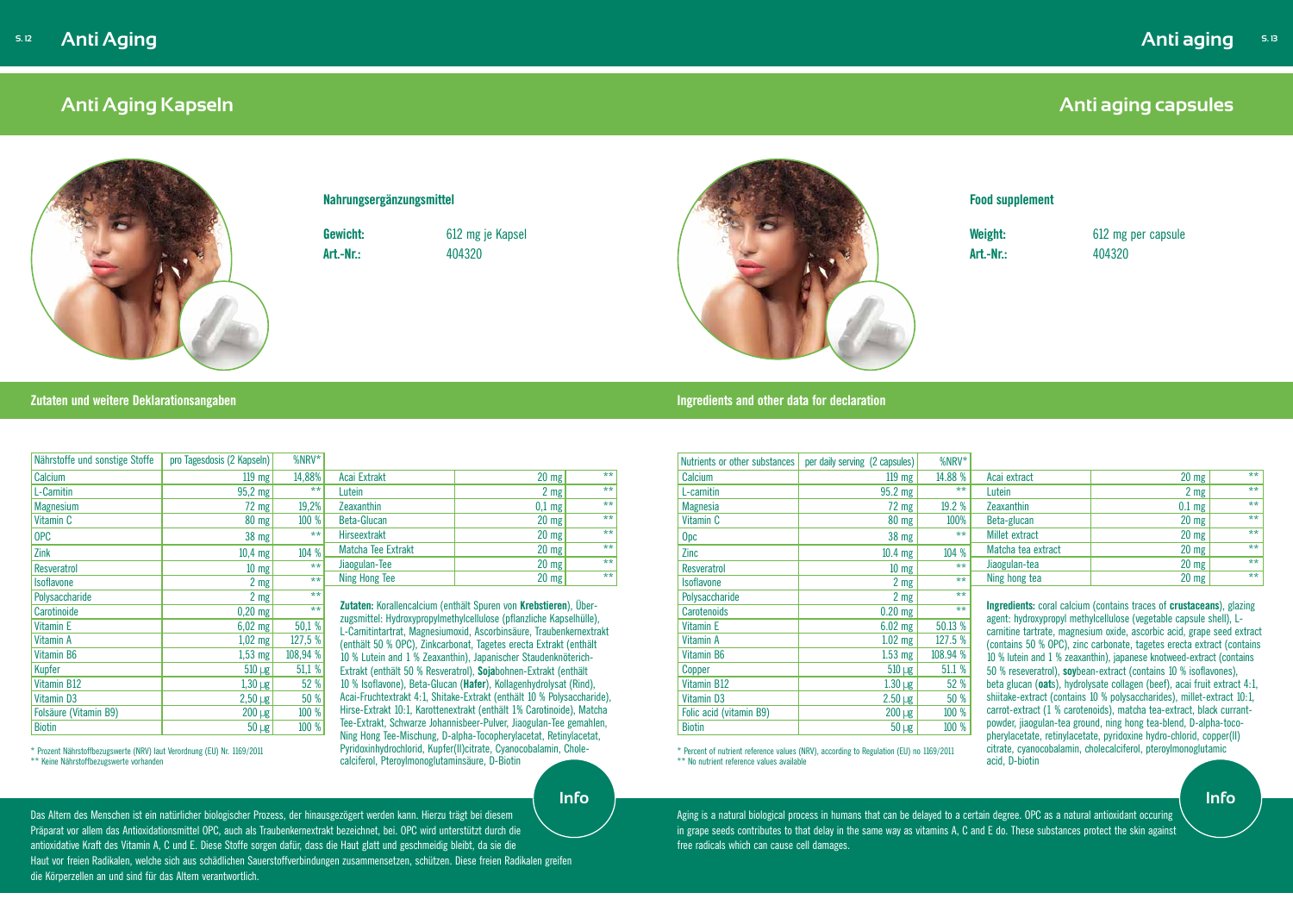#### **Zutaten und weitere Deklarationsangaben Ingredients and other data for declaration**

## <span id="page-8-0"></span>**B-Komplex**



**Zutaten:** 36,4 % Myo-Inositol, 31,9 % Cholinbitartrat, Überzugsmittel: Hydroxypropylmethylcellulose (pflanzliche Kapselhülle), Füllstoff: mikrokristalline Cellulose, Nicotinamid, Calcium-D-pantothenat, Pyridoxinhydrochlorid, Thiaminhydrochlorid, Riboflavin, Cyanocobalamin, Pteroylmonoglutaminsäure (Folsäure), D-Biotin

| Nährstoffe und sonstige Stoffe | pro Tagesdosis<br>(1 Kapsel) | %NRV*  |
|--------------------------------|------------------------------|--------|
| Vitamin B1                     | 2,98 mg                      | 271    |
| Vitamin B <sub>2</sub>         | 4 mg                         | 285,7  |
| Niacin (mg NE)                 | 36 mg                        | 225    |
| Pantothensäure                 | 16,56 mg                     | 276    |
| Vitamin B6                     | $4,1$ mg                     | 292,86 |
| Vitamin B12                    | $3 \mu g$                    | 120    |
| Folsäure (Vitamin B9)          | $600 \mu g$                  | 300    |
| <b>Biotin</b>                  | $100 \mu g$                  | 200    |
| <b>Cholin</b>                  | $71,75 \, \text{mg}$         | $***$  |
| Inositol                       | 200 mg                       | $***$  |

Nutrients or other substances **per daily serving** (1 capsule) %NRV\* Vitamin B1 2.98 mg 2.98 mg 271 Vitamin B2  $4 \text{ mg}$  285,7 niacin (mg NE) 36 mg 225 Pantothenic acid 16.56 mg 276 Vitamin B6 4.1 mg 292,86 Vitamin B12  $3 \mu g$  120 Folic acid (vitamin B9)  $\begin{array}{|c|c|c|c|c|c|c|c|c|c|c|} \hline \end{array}$  600 µg  $\begin{array}{|c|c|c|c|c|c|c|c|c|} \hline \end{array}$  300 Biotin 100 µg 200 Choline  $\frac{71.75 \text{ mg}}{4.5}$   $\frac{1}{2}$   $\frac{1}{2}$   $\frac{1}{2}$   $\frac{1}{2}$   $\frac{1}{2}$   $\frac{1}{2}$   $\frac{1}{2}$   $\frac{1}{2}$   $\frac{1}{2}$   $\frac{1}{2}$   $\frac{1}{2}$   $\frac{1}{2}$   $\frac{1}{2}$   $\frac{1}{2}$   $\frac{1}{2}$   $\frac{1}{2}$   $\frac{1}{2}$   $\frac{1}{2}$   $\frac{1}{2}$   $\$ Inositol 200 mg \*\*

\* Prozent Nährstoffbezugswerte (NRV) laut Verordnung (EU) Nr. 1169/2011 \*\* Keine Nährstoffbezugswerte vorhanden

**Nahrungsergänzungsmittel mit Vitaminen, Cholin und Inositol** 

**Gewicht:** 579 mg je Kapsel

**Art.-Nr.:** 404627



### **Dietary supplement with vitamins, cholin and inositol**

**Weight:** 579 mg per capsule **Art.-Nr.:** 404627

**Ingredients:** 34,6 % myo-inositol, 31,9 % choline bitartrate, glazing agent: hydroxyproyplmethylcellulose (vegetable capsule shell), bulking agent: microcrystalline cellulose, nicotinamide, calcium-D-pantothenate, pyridoxine hydrochloride, thiamine hydrochloride, riboflavin, cyanocobalamin, pteroylmonoglutamic acid (folic acid), D-biotin

\* Percent of nutrient reference values (NRV), according to Regulation (EU) no 1169/2011

\*\* No nutrient reference values available

Die normale Funktion des Energiestoffwechsels, des Nervensystems und der Psyche hat hohe Priorität, da diese Prozesse lebenswichtig sind. Die hohen Gehälter an Vitamin B6 und Biotin in diesem Produkt unterstützen den Körper dabei die oben genannten Funktionen als solche zu erhalten. Auch Vitamin B2 trägt mit seiner Wirkung als antioxidatives Mittel zur Minderung des oxidativen Stresses von Zellen bei.

The normal function of the energy metabolism, the nervous system and the psyche is important because these processes are vital. The high salaries of vitamin B6 and biotin in this prduct support the body while preserving the aforementioned functions as such. Vitamin B2 also contributes to the reduction of the oxidative stress of cells by its action as an antioxidant.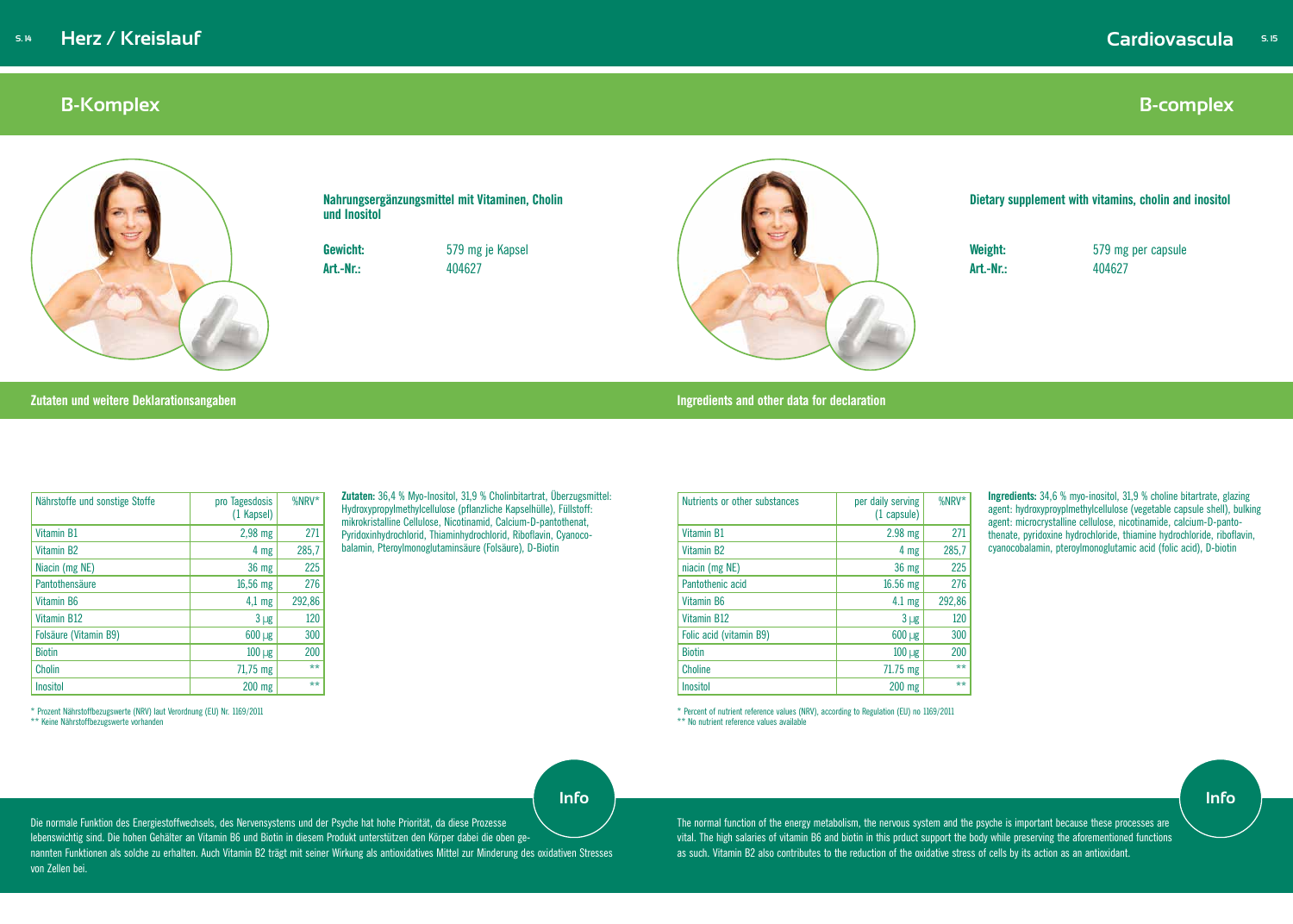

#### **Zutaten und weitere Deklarationsangaben Ingredients and other data for declaration**

## <span id="page-9-0"></span>**Herz Power**



**Zutaten:** Algenpulver (enthält 17% Docosahexaensäure), pflanzliches Fettpulver (aus Leinsamen, enthält 27 % alpha-Linolensäure), sibirischer Ginseng-Wurzel-Extrakt (Eleutherococus, 0,8 % Eleutheroside), Koffein, Trennmittel: Magnesiumsalze der Speisefettsäuren, Thiaminhydrochlorid

**Enthält Koffein (30 mg pro Tagesdosis). Für Kinder und schwangere Frauen nicht empfohlen.**

| Nährstoffe und sonstige Stoffe     | pro Tagesdosis<br>(2 Kapseln) | $%$ NRV* |
|------------------------------------|-------------------------------|----------|
| Algenpulver                        | 140 mg                        | $***$    |
| - davon Docosahexaensäure (DHA)    | 176,8 mg                      | $***$    |
| natives Leinölpulver               | $200$ mg                      | $***$    |
| - davon Linolensäure               | 54 mg                         | $***$    |
| sibirischer Ginseng-Wurzel-Extrakt | 60 mg                         | $***$    |
| - davon Eleutheroside              | $480 \mu g$                   | $***$    |
| <b>Koffein</b>                     | 30 mg                         | $***$    |
| Vitamin B1                         | $1,6$ mg                      | 145      |

**Weight:** 795 mg per capsule **Art.-Nr.:** 404576

\* Prozent Nährstoffbezugswerte (NRV) laut Verordnung (EU) Nr. 1169/2011 \*\* Keine Nährstoffbezugswerte vorhanden

**Nahrungsergänzungsmittel mit pflanzlichen Stoffen, Koffein und Vitamin B1**

**Gewicht:** 795 mg je Kapsel

**Art.-Nr.:** 404576



| Nutrients or other substances         | per daily serving<br>(2 capsules) | %NRV* |
|---------------------------------------|-----------------------------------|-------|
| Algea powder                          | 1040 mg                           | $***$ |
| - of which docosahexaenoic acid (DHA) | 176.8 mg                          | $***$ |
| Virgin flax seed oil powder           | 200 mg                            | $***$ |
| - of which linolenic acid (ALA)       | 54 mg                             | $***$ |
| Siberian ginseng root extract         | 60 mg                             | $***$ |
| $-$ of which eleutherosides           | 480 µg                            | $***$ |
| <b>Caffeine</b>                       | 30 mg                             | $***$ |
| Vitamin B1                            | 1.6 <sub>mg</sub>                 | 145   |

**Food supplement with herbal substances, caffeine and vitamin B1**

**Ingredients:** algea powder (contains 17% docosahexaenoic acid), vegetable fat powder (from flaxseed, contains 27 % alpha-linolenic acid), siberian ginseng root extract (eleutherococus senticosus, 0.8 % eleutherosides), caffeine, anti-caking agent: magnesium salts of fatty acids, thiamine hydrochloride

**Contains caffeine (30 mg per serving). Not recommended for children or pregnant women.**

\* Percent of nutrient reference values (NRV), according to Regulation (EU) no 1169/2011 \*\* No nutrient reference values available

Die einwandfreie Funktion des Herzens ist bekanntermaßen eine der wichtigsten Funktionen des Körpers. Thiamin trägt zur normalen Funktion des Herzens bei und kann so für ein insgesamt besseres Gesundheitsgefühl sorgen. Im Zusammenspiel mit den anderen in diesem Produkt enthaltenen Inhaltsstoffen ergibt sich eine gesunde Mischung, wobei das Koffein für den nötigen Energieschub sorgt.

The flawless function of the heart is known to be one of the most important functions of the body. Thiamine contributes to the normal function of the heart and can thus provide a better health. In combination with the other ingredients the result is a healthy mixture with caffeine providing an extra energy boost.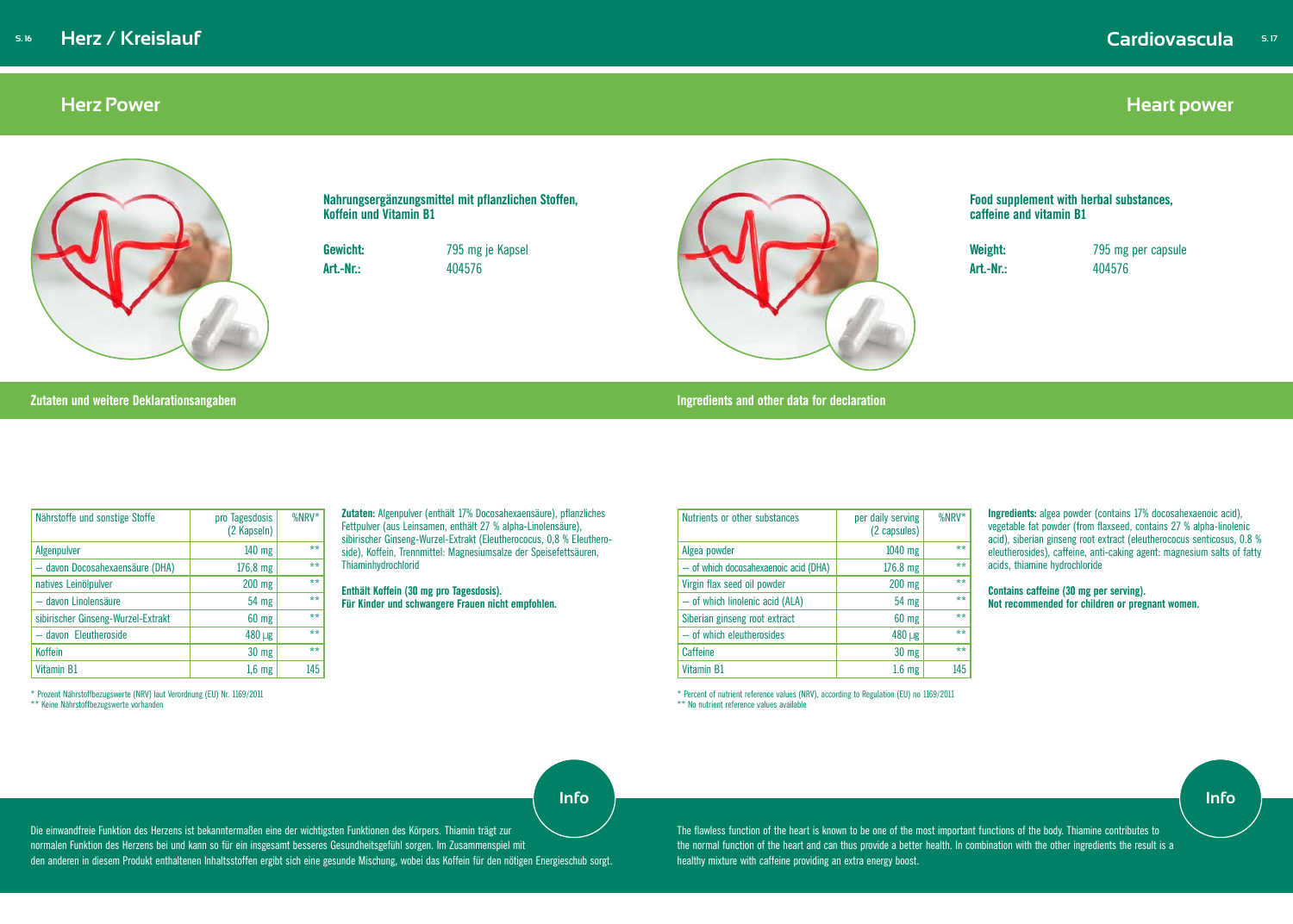#### **Zutaten und weitere Deklarationsangaben Ingredients and other data for declaration**

## <span id="page-10-0"></span>**Blutdruck Kapseln**



**Zutaten:** Weintraubenkernextrakt (Vitis vinifera L., enthält 50 % oligomere Proanthocyanidine (OPC)), Weißdorn-Blattextrakt 5:1 (Crataegus pinnatifida) Überzugsmittel: Hydroxypropylmethylcellulose (pflanzliche Kapselhülle), L-Arginin Base, Granatapfelschalenextrakt (Punica granatum, enthält 40% Ellagsäure), Amlafruchtextrakt 2,5:1 (Emblica officinalis, enthält 30% Tannine), Magnesiumoxid, Lavendelblütenpulver (Lavandula angustifolia), Coenzym Q10, Resveratrol, Menachinon, Cholecalciferol, Thiaminhydrochlorid

|  | <b>ULLES AND THE STATE OF STATE OF A STATE OF A STATE OF A STATE OF A STATE OF A STATE OF A STATE OF ST</b> |
|--|-------------------------------------------------------------------------------------------------------------|
|  |                                                                                                             |
|  |                                                                                                             |
|  |                                                                                                             |

| Nährstoffe und sonstige Stoffe | pro Tagesdosis<br>(2 Kapseln) | %NRV* |
|--------------------------------|-------------------------------|-------|
| Weintraubenkernextrakt         | $214$ mg                      | $***$ |
| $-$ davon 50 % OPC             | 107 mg                        | $***$ |
| Weißdornextrakt                | 200 mg                        | $***$ |
| L-Arginin Base                 | $100$ mg                      | $***$ |
| Granatapfelschalenextrakt      | 100 mg                        | $***$ |
| - davon Ellagsäure             | 40 mg                         | $***$ |
| Amlafruchtextrakt              | $100$ mg                      | $***$ |
| - davon 30% Tannine            | $30$ mg                       | $***$ |
| <b>Magnesium</b>               | 56,25 mg                      | 15    |
| Lavendenblütenpulver           | 40 mg                         | $***$ |
| Coenzym Q10                    | $30$ mg                       | $***$ |
| Resveratrol                    | $20$ mg                       | $*$   |

\* Prozent Nährstoffbezugswerte (NRV) laut Verordnung (EU) Nr. 1169/2011 \*\* Keine Nährstoffbezugswerte vorhanden

**Nahrungsergänzungsmittel Pflanzenextrakten, Vitamine, Mineralstoffe, L-Arginin, Coenzym Q10 und Resveratrol**

**Gewicht:** 550 mg je Kapsel **Art.-Nr.:** 405611



Water wouldn't be able to conduct electricity without minerals like calcium or magnesium. It's the same for the stimulus transmission in the human body which consists of 70% water. Vitamin D supports this effect because it contributes to a normal calcium level in the blood. Therefore, this product supports the synergism between vitamins and minerals in the human body and as such a functioning stimulus transmission.

# **Blood pressure capsules**

**Food supplement with herbal substances, vitamins, minerals, L-arginine, coenzyme Q10 and resveratrol**

**Weight:** 550 mg per capsule **Art.-Nr.:** 405611

| Nutrients or other substances | per daily serving<br>(2 capsules) | %NRV* |                                                                                                                                                    |                  |     |  |  |
|-------------------------------|-----------------------------------|-------|----------------------------------------------------------------------------------------------------------------------------------------------------|------------------|-----|--|--|
| Grape extract                 | $214$ mg                          | $**$  | Vitamin K                                                                                                                                          | $75 \mu g$       | 100 |  |  |
| $-$ of which 50 % OPC         | $107$ mg                          | $***$ | Vitamin D                                                                                                                                          | $5 \mu g$        | 100 |  |  |
| Hawthorn extract              | 200 mg                            | $***$ | Vitamin B1                                                                                                                                         | $1.1 \text{ mg}$ | 100 |  |  |
| L-arginine base               | $100$ mg                          | $***$ |                                                                                                                                                    |                  |     |  |  |
| Pomegranate peel extract      | $100$ mg                          | $**$  | <b>Ingredients:</b> grape extract (vitis vinifera L., contains 50 % oligo-<br>meric proanthocyanidins (OPC)), hawthorn leaf extract 5:1 (crataegus |                  |     |  |  |
| $-$ of which ellagic acid     | $40 \text{ mg}$                   | $**$  | pinnatifida), glazing agent: hydroxypropylmethylcellulose (vegetable                                                                               |                  |     |  |  |
| Amla fruit-extract            | $100$ mg                          | $***$ | capsule shell), L-arginine base, pomegranate peel extract (punica                                                                                  |                  |     |  |  |
| $-$ of which 30% tannins      | $30 \text{ mg}$                   | $**$  | granatum, contains 40 % ellagic acid), amla fruit extract 2.5:1<br>(emblica officinalis, contains 30 % tannins) magnesium oxide,                   |                  |     |  |  |
| <b>Magnesia</b>               | 56.25 mg                          | 15    | lavender flowers powder (lavandula angustifolia), coenzyme Q10,                                                                                    |                  |     |  |  |
| Lavender flowers powder       | $40 \text{ mg}$                   | $***$ | resveratrol, menaquinone, cholecalciferol, thiamin hydrochloride                                                                                   |                  |     |  |  |
| Coenzyme Q10                  | $30 \text{ mg}$                   | $***$ |                                                                                                                                                    |                  |     |  |  |
| Resveratrol                   | $20 \text{ mg}$                   | $**$  |                                                                                                                                                    |                  |     |  |  |

\* Percent of nutrient reference values (NRV), according to Regulation (EU) no 1169/2011 \*\* No nutrient reference values available

Wasser wäre ohne Mineralstoffe, wie Calcium oder Magnesium, nicht in der Lage, Strom zu leiten. Ebenso wäre die Reizweiterleitung im menschlichen Körper, welcher zu 70% aus Wasser besteht, ohne Mineralstoffe nicht möglich. Unterstützend

dazu wirkt Vitamin D, welches zu einem normalen Calciumspiegel im Blut beiträgt. Dieses Produkt unterstützt somit die synergistische Wirkung von Mineralstoffen und Vitaminen im menschlichen Körper und damit eine funktionierende Reizweiterleitung.

| <b>/01 V I V</b> |                  |                    |     |
|------------------|------------------|--------------------|-----|
| $***$            | <b>Vitamin K</b> | $75 \mu g$         | 100 |
| $***$            | Vitamin D        | $5 \mu g$          | 100 |
| $***$            | Vitamin B1       | $1,1 \, \text{mg}$ | 100 |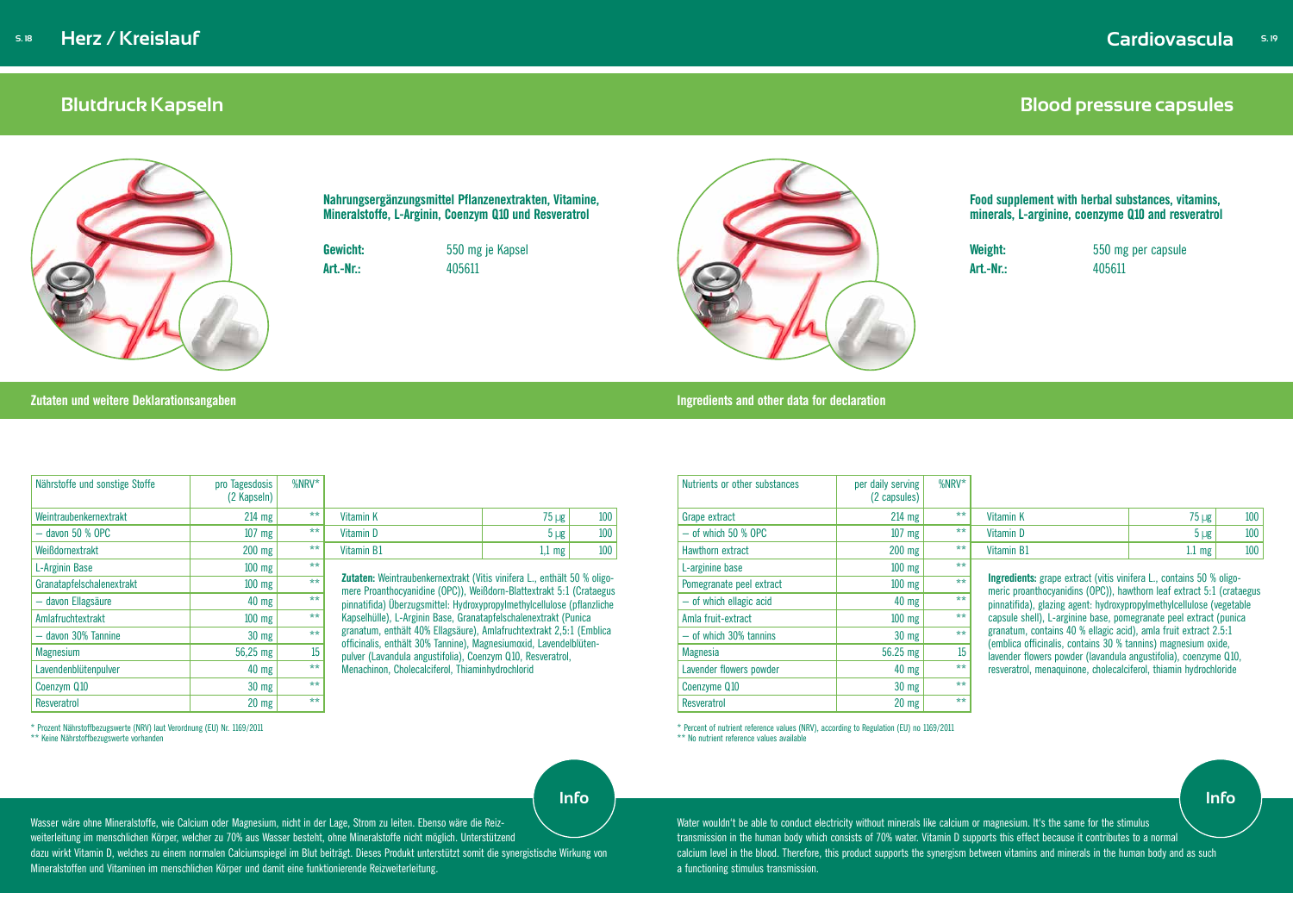## <span id="page-11-0"></span>**Schöne Haut**



**Zutaten:** Bierhefe-Pulver (**Gluten**), Hirse-Konzentrat (enthält 5 % Silizium), Überzugsmittel: Hydroxypropylmethylcellulose (pflanzliche Kapselhülle), L-Ascorbinsäure, Trennmittel: Magnesiumsalze der Speisefettsäuren, Yamswurzel-Extrakt (enthält 20 % Diosgenin), D,L-alpha-Tocopherylacetat, Nicotinamid, Calcium- D-pantothenat, Lycopin (von der Tomate), Aloe Vera-Gelextrakt 200:1, Cyanocobalamin, Thiaminhydrochlorid, Pyridoxinhydrochlorid, Riboflavin, Pteroylmonoglutaminsäure, D-Biotin

| Ingredients and other data for declaratior |  |  |  |  |  |  |  |
|--------------------------------------------|--|--|--|--|--|--|--|
|--------------------------------------------|--|--|--|--|--|--|--|

| Nährstoffe und sonstige Stoffe | pro Tagesdosis<br>(2 Kapseln) | %NRV* |
|--------------------------------|-------------------------------|-------|
| <b>Silicium</b>                | 10 <sub>mg</sub>              | $***$ |
| Vitamin C                      | 80 mg                         | 100   |
| <b>Disogenin</b>               | 6 mg                          | $***$ |
| Vitamin E (mg-TE)              | 7,92 mg                       | 66    |
| Niacin (mg NE)                 | 16 <sub>mg</sub>              | 100   |
| Pantothensäure                 | 7,36 mg                       | 122,6 |
| Lycopin                        | $0,25$ mg                     | $***$ |
| Vitamin B12                    | $3 \mu g$                     | 120   |
| Vitamin B1                     | $1,42$ mg                     | 129   |
| Vitamin B6                     | $1,64$ mg                     | 117,1 |
| Vitamin B2                     | 2 <sub>mg</sub>               | 142,9 |
| Folsäure (Vitamin B9)          | $300 \mu g$                   | 150   |

\* Prozent Nährstoffbezugswerte (NRV) laut Verordnung (EU) Nr. 1169/2011 \*\* Keine Nährstoffbezugswerte vorhanden

#### **Nahrungsergänzungsmittel**

**Gewicht:** 553 mg je Kapsel



**Art.-Nr.:** 404323

# **Nice skin**

Biotin 60 µg 120 Bierhefe Pulver 500 mg \*\* Aloe Vera-Gelextrakt 200:1 5 mg

### **Food supplement**

**Weight:** 553 mg per capsule **Art.-Nr.:** 404323

\* Percent of nutrient reference values (NRV), according to Regulation (EU) no 1169/2011

\*\* No nutrient reference values available

#### **Zutaten und weitere Deklarationsangaben**

| Nutrients or other substances | per daily serving<br>(2 capsules) | $%$ NRV* |                                                                                                                                                                                                                          |                 |       |  |  |
|-------------------------------|-----------------------------------|----------|--------------------------------------------------------------------------------------------------------------------------------------------------------------------------------------------------------------------------|-----------------|-------|--|--|
| <b>Silicon</b>                | $10 \text{ mg}$                   | $***$    | biotin                                                                                                                                                                                                                   | $60 \mu g$      | 120   |  |  |
| Vitamin C                     | $80 \text{ mg}$                   | 100      | brewer's yeast                                                                                                                                                                                                           | 500 mg          | $***$ |  |  |
| <b>Disogenin</b>              | 6 <sub>mg</sub>                   | $***$    | Aloe vera gel extract 200:1                                                                                                                                                                                              | 5 <sub>mg</sub> | $***$ |  |  |
| Vitamin E (mg-TE)             | 7.92 mg                           | 66       |                                                                                                                                                                                                                          |                 |       |  |  |
| Niacin (mg NE)                | $16 \text{ mg}$                   | 100      | <b>Ingredients:</b> brewer's yeast (gluten), millet concentrate (contains<br>4 % silicon), glazing agent: hydroxypropylmethylcellulose (vegetable<br>capsule shell), L-ascorbic acid, anti-caking agent: magnesium salts |                 |       |  |  |
| Pantothenic acid              | $7.36$ mg                         | 122.6    |                                                                                                                                                                                                                          |                 |       |  |  |
| Lycopin                       | $0.25$ mg                         | $***$    | of fatty acids, yam extract (contains 20 % diosgenin), D,L-alpha-                                                                                                                                                        |                 |       |  |  |
| Vitamin B12                   | $3 \mu g$                         | 120      | tocopheryl acetate, nicotinamide, calcium-D-pantothenate, lycopene                                                                                                                                                       |                 |       |  |  |
| Vitamin B1                    | $1.42$ mg                         | 129      | (from tomato), aloe vera gel extract 200:1, cyanocobalamin, thiamine<br>hydrochloride, pyridoxine hydrochloride, riboflavine, pteroylmono-                                                                               |                 |       |  |  |
| Vitamin B6                    | $1.64$ mg                         | 117,1    | glutamic acid, D-biotin                                                                                                                                                                                                  |                 |       |  |  |
| Vitamin B2                    | 2 <sub>mg</sub>                   | 142.9    |                                                                                                                                                                                                                          |                 |       |  |  |
| Folic acid (vitamin B9)       | $300 \mu g$                       | 150      |                                                                                                                                                                                                                          |                 |       |  |  |

Ist man als Mensch selbst ermüdet, ermüdet auch die Haut. Ein Bestandteil dieses Präparats – die sogenannte Pantothensäure – trägt zu einer Verringerung der Müdigkeit und der Ermüdung bei. Die Haut eines Menschen, der insgesamt wacher ist, wirkt auf natürliche Art und Weise vitaler. Der hohe Gehalt an Vitamin B2 unterstützt zudem die Erhaltung der normalen Haut. Dies in Kombination mit den anderen enthaltenen Substanzen, ergibt ein unvergleichbares Zusammenspiel, das Ihrer Haut die Jugend ein Stück weit zurück gibt.

Being tired and stressed out on the inside mirrors in the skin. Pantothenic acid contributes to reduce fatigue in both, body and skin. This leads to a more healthy and vital appearance. The high content of vitamin B2 supports the maintenance of normal skin. The combination of all the ingredients results in an incomparable product which gives your skin a youthful glow.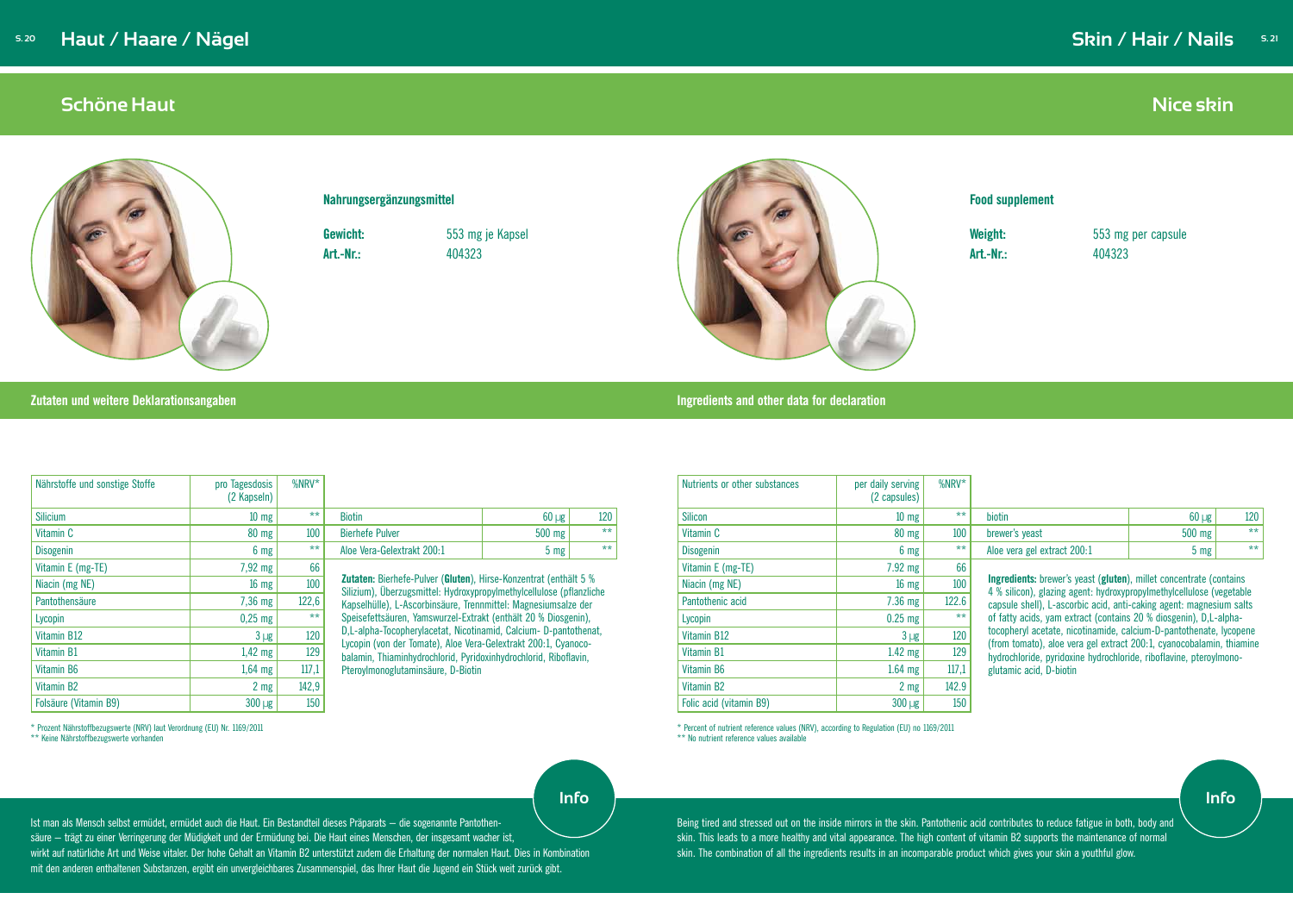#### **Zutaten und weitere Deklarationsangaben Ingredients and other data for declaration**

## <span id="page-12-0"></span>**Haut-Haare Kapseln**



#### **Nahrungsergänzungsmittel**

**Gewicht:** 905,8 mg je Kapsel



**Art.-Nr.:** 404337

**Zutaten:** Calciumcarbonat, Überzugsmittel: Hydroxypropylmethylcellulose (pflanzliche Kapselhülle), Hirse-Konzentrat (Panicum miliaceum, enthält 5 % Silicium), Magnesiumoxid, DL-alpha-Tocopherylacetat, Beta Carotin, Zinkgluconat, Kollagenhydrolysat (Rind), Niacin, Emulgator: Lecithin (aus **Soja**), Calcium-D-pantothenat, L-Cystein Hydrochlorid, Kupfergluconat, Pyridoxinhydrochlorid, Riboflavin, Thiaminhydrochlorid, Cyanocobalamin, Pteroylmonoglutaminsäure, Chrom(III)chlorid, Natriumselenit, D-Biotin

**Weight:** 905.8 mg per capsule **Art.-Nr.:** 404337

| Nährstoffe und sonstige Stoffe | pro Tagesdosis<br>(1 Kapsel) | $%$ NRV $*$      |               |                 |       |
|--------------------------------|------------------------------|------------------|---------------|-----------------|-------|
| <b>Silicium</b>                | $5 \text{ mg}$               | $***$            | Chrom         | $50 \mu g$      | 125   |
| <b>Magnesium</b>               | 56,3 mg                      | 15               | <b>Biotin</b> | $50 \mu g$      | 100   |
| <b>Vitamin E</b>               | $18 \text{ mg}$              | 150              | Selen         | $55 \mu g$      | 100   |
| Calcium                        | $120$ mg                     | 15 <sup>15</sup> | L-Cystein     | 9 <sub>mg</sub> | $***$ |
| Beta-Carotin***                | $4,80$ mg                    | $***$            |               |                 |       |

\* Prozent Nährstoffbezugswerte (NRV) laut Verordnung (EU) Nr. 1169/2011

\*\* Keine Nährstoffbezugswerte vorhanden

\*\*\* entspricht einem Vitamin A Gehalt von 800 µg pro Kapsel (100 % NRV)

 $\sum$ ink  $5 \text{ mg}$  50 Niacin 32 mg 200 Pantothensäure 15,7 mg 261 Kupfer  $1000 \text{ µg}$   $100$ Vitamin B6 4 mg 286 Vitamin B1 2,80 mg 255 Vitamin B2 3,20 mg 228,6 Vitamin B12  $3 \mu g$  120 Folsäure  $400 \text{ kg}$  200

# **Skin-hair capsules**

### **Food supplement**

| Nutrients or other substances | per daily serving<br>$(1 \text{ capsule})$ | %NRV* |                                                                                                                                              |                 |       |  |
|-------------------------------|--------------------------------------------|-------|----------------------------------------------------------------------------------------------------------------------------------------------|-----------------|-------|--|
| <b>Silicon</b>                | 5 <sub>mg</sub>                            | $***$ | <b>Chrome</b>                                                                                                                                | $50 \mu g$      | 125   |  |
| <b>Magnesia</b>               | 56.3 mg                                    | 15    | <b>Biotin</b>                                                                                                                                | $50 \mu g$      | 100   |  |
| Vitamin E                     | $18 \text{ mg}$                            | 150   | Selenium                                                                                                                                     | $55 \mu g$      | 100   |  |
| Calcium                       | 120 mg                                     | 15    | L-cysteine                                                                                                                                   | 9 <sub>mg</sub> | $***$ |  |
| Beta carotene ***             | 4.80 mg                                    | $***$ |                                                                                                                                              |                 |       |  |
| Zinc                          | $5 \, \text{mg}$                           | 50    | <b>Ingredients:</b> calciumcarbonat, glazing agent: hydroxypropyl methyl<br>cellulose (vegetabel capsule shell), millet concentrate (panicum |                 |       |  |
| <b>Niacin</b>                 | 32 mg                                      | 200   | miliaceum, contains 5 % silicon), magnesium oxide, DL-alpha-toco-                                                                            |                 |       |  |
| Pantothenic acid              | $15.7$ mg                                  | 261   | pheryl acetate, beta carotene, zinc gluconat, hydrolyzed collagen                                                                            |                 |       |  |
| Copper                        | $100 \mu g$                                | 100   | (from bovine), niacin, emulsifier: lecithin (from soy), calcium-d-<br>pantothenate, L-cysteine hydrochloride, copper gluconate,              |                 |       |  |
| Vitamin B6                    | $4 \, \text{mg}$                           | 286   | pyridoxine hydrochloride, riboflavin, thiamin hydrochloride, cyanoco-                                                                        |                 |       |  |
| Vitamin B1                    | $2.80$ mg                                  | 255   | balamin, pteroylmonoglutamic acid, chromium (III) chloride, sodium                                                                           |                 |       |  |
| Vitamin B2                    | $3.20$ mg                                  | 228.5 | selenite, D-biotin                                                                                                                           |                 |       |  |
| Vitamin B12                   | $3 \mu g$                                  | 120   |                                                                                                                                              |                 |       |  |
| <b>Folic acid</b>             | $0.40$ mg                                  | 200   |                                                                                                                                              |                 |       |  |

\* Percent of nutrient reference values (NRV), according to Regulation (EU) no 1169/2011

\*\* No nutrient reference values available

\*\*\* corresponds to a vitamin A content of 800 µg per capsule (100 % NRV)

Im Laufe eines durchschnittlichen Lebens sind die Zellen der Haut und Haare so manchem Stress ausgesetzt. Dazu gehört auch durch Prooxidantien ausgelöster Stress, welcher die Zellen der Haut und der Haarwurzeln angreift. Diesem oxidativem Stress kann man mit Antioxidantien wie Vitamin E, Kupfer oder Riboflavin entgegenwirken. Zink trägt zur Erhaltung normaler Haare und Haut bei. Zusätzlich enthält das Produkt noch Magnesium und Vitamin B12, welche Funktionen in der Zellteilung besitzen und somit wichtig für die Erneuerung von Haut und Haaren sind.

In the course of an average life the cells of hair and skin are exposed to a lot of stress. This includes stress caused by prooxatives, which affects the cells of both, the skin and the root of a hair. This oxidative stress can be encountered with antioxidatives like vitamin E, copper and riboflavine. Zinc contributes to the maintenance of normal hair and normal skin. In addition this product contains magnesium, zinc and vitamin b12 which all have functions in cell division and thus are supporting the renewal of skin and hair.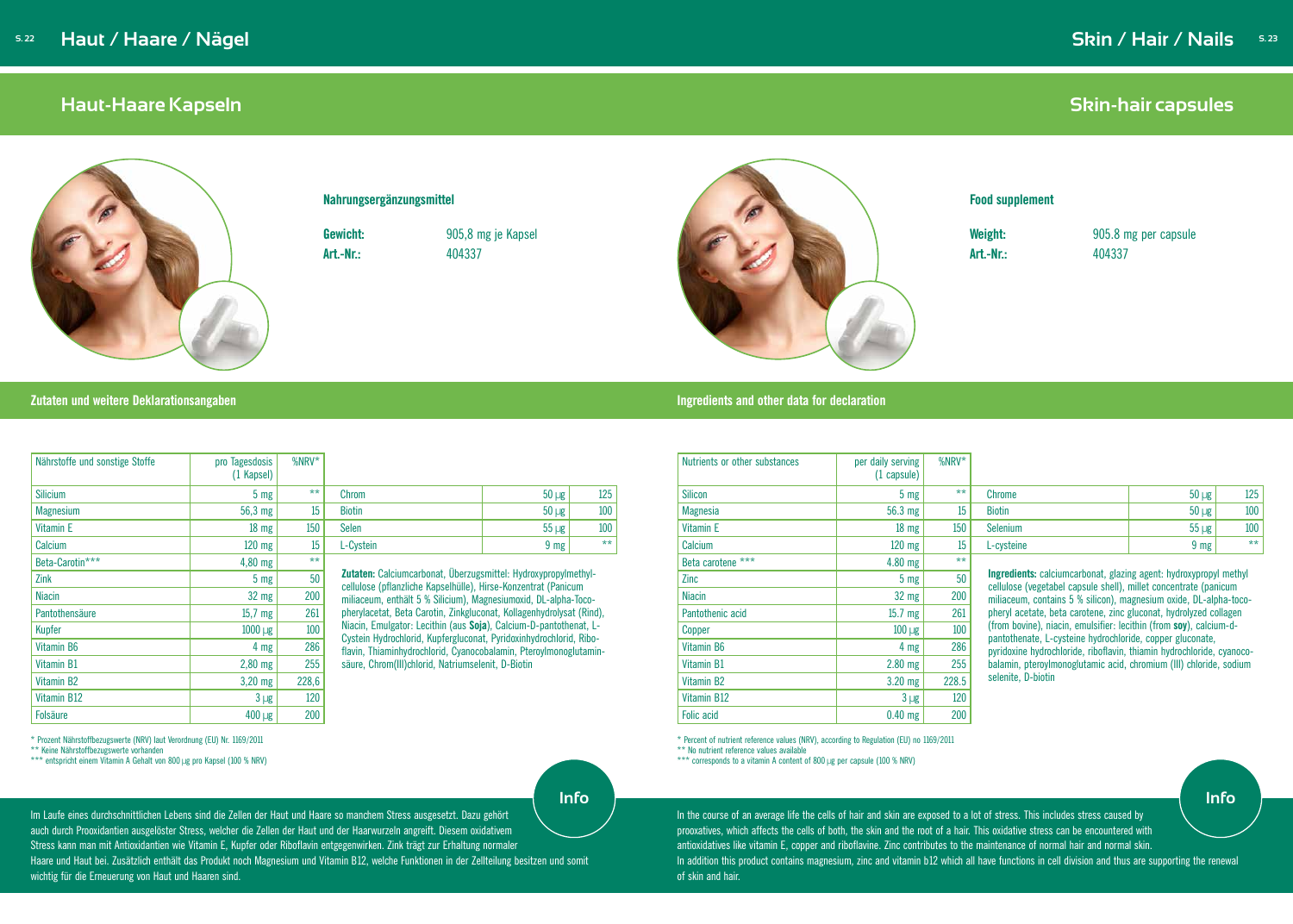#### **Zutaten und weitere Deklarationsangaben Ingredients and other data for declaration**

## <span id="page-13-0"></span>**Haut, Haare & Nägel Aktiv**



**Zutaten:** Überzugsmittel: Hydroxypropylmethylcellulose (pflanzliche tärke und Mikrokristalline Cellulose, Pterostilbene, Grapefruitkernextrakt 6 Flavonoide), Grüner Tee-Extrakt 8:1 60 % Polyphenole), trans-Resveratol\* (aus ch), alpha-Liponsäure, Zuckermelonenlo L. ), Acaibeerenpulver (Euterpe saftpulver (Punica granatum), Coenzym Q10, Trennmittel: Magnesiumsalz der Speisefettsäuren und Siliciumdioxid, D-alpha-Tocopherylacetat, Calcium-D-pantothenat, Retinylacetat, Natriumselenit, D-Biotin

\*Hinweis: Darf bei Einnahme von Arzneimitteln nur unter ärztlicher Aufsicht verwendet werden.

| Nährstoffe und sonstige Stoffe | pro Tagesdosis<br>(2 Kapseln) | %NRV* |                                                                 |
|--------------------------------|-------------------------------|-------|-----------------------------------------------------------------|
| Vitamin C                      | 80 mg                         | 100   | Pantothensäure                                                  |
| Zink                           | $20$ mg                       | 200   | Vitamin A ( $\mu$ g RE)                                         |
| Pterostilbene                  | $47,5 \text{ mg}$             | $***$ | <b>Selen</b>                                                    |
| Grapefruitkernextrakt          | 32,8 mg                       | $***$ | <b>Biotin</b>                                                   |
| - davon Flavonoide             | $14,7$ mg                     | $***$ |                                                                 |
| Grüner Tee-Extrakt             | 32,8 mg                       | $***$ | Zutaten: Überzugsmittel: Hyc<br>Kapselhülle), Füllstoff: Reisst |
| - davon Polyphenole            | $16,4$ mg                     | $***$ | L-Ascorbinsäure, Zinkcitrat, F                                  |
| Resveratol                     | $32,1$ mg                     | $***$ | (Citrus paradisi, enthält 45 %                                  |
| alpha-Liponsäure               | 32,8 mg                       | $***$ | (Camellia sinensis, enthält 50<br>japanischen Staudenknöterich  |
| Acaibeerenpulver               | 32,8 mg                       | $***$ | saftkonzentrat (Cucumis mel                                     |
| Granatapfelfruchtsaftpulver    | 32,8 mg                       | $***$ | oleracea), Granatapfelfruchts                                   |
| Coenzym Q10                    | 32,75 mg                      | $***$ | Q10, Trennmittel: Magnesium                                     |

\* Prozent Nährstoffbezugswerte (NRV) laut Verordnung (EU) Nr. 1169/2011 \*\* Keine Nährstoffbezugswerte vorhanden

Zuckermelonensaftkonzentrat | 32,7 mg \*\* Vitamin E (mg- TE)  $12 \text{ mg}$  100

Pantothensäure 18 mg 300 Vitamin A ( $\mu$ g RE)  $\vert$  800  $\mu$ g  $\vert$  $78,7 \,\mu g$ Biotin  $100 \text{ µg}$ 

**Nahrungsergänzungsmittel mit Vitaminen, Mineralstoffen, Pflanzenextrakten und weiteren Pflanzenstoffen, Alpha Liponsäure und Coenzym Q10**

**Gewicht:** 563,3 mg je Kapsel **Art.-Nr.:** 406057

# **Hair, skin & nails active**

**Food supplement with minerals, vitamins, herbal extracts and other herbal substances, alpha lipoic acid and coenzyme Q10**

**Weight:** 563.3 mg per capsule **Art.-Nr.:** 406057

| Nutrients or other substances  | per daily serving<br>(2 capsules) | %NRV* |                                                                                                                                                                                                                               |                 |     |  |
|--------------------------------|-----------------------------------|-------|-------------------------------------------------------------------------------------------------------------------------------------------------------------------------------------------------------------------------------|-----------------|-----|--|
| Vitamin C                      | $80$ mg                           | 100   | pantothenic acid                                                                                                                                                                                                              | $18 \text{ mg}$ | 300 |  |
| Zinc                           | $20 \text{ mg}$                   | 200   | vitamin $A(\mu g)$ RE)                                                                                                                                                                                                        | $800 \mu g$     | 100 |  |
| Pterostilbene                  | $47.5$ mg                         | $***$ | selenium                                                                                                                                                                                                                      | $78.7 \mu g$    | 143 |  |
| Grapefruit seed extract        | 32.8 mg                           | $***$ | biotin                                                                                                                                                                                                                        | $100 \mu g$     | 200 |  |
| - of which flavonoids          | $14.7$ mg                         | $**$  |                                                                                                                                                                                                                               |                 |     |  |
| Green tea extract              | 32.8 mg                           | $**$  | <b>Ingredients:</b> glazing agent: hydroxypropyl methyl cellulose (vege-<br>tabel capsule shell), bulking agent: rice starch and microcrystalline<br>cellulose, L-ascorbic acid, zinc citrate, pterostilbene, grapefruit seed |                 |     |  |
| - of which polyphenols         | $16.4$ mg                         | $***$ |                                                                                                                                                                                                                               |                 |     |  |
| Resveratol                     | $32.1 \text{ mg}$                 | $**$  | extract (citrus paradisi, contains 45% flavonoids), green tea extract                                                                                                                                                         |                 |     |  |
| Alpha-lipoic acid              | 32.8 mg                           | $**$  | 8: 1 (camellia sinensis, contains 50% polyphenols), trans-resveratol*<br>(from japanese knotweed), alpha-lipoic acid, muskmelon juice                                                                                         |                 |     |  |
| Acai berry powder              | 32.8 mg                           | $**$  | concentrate (cucumis melo L.), acai berry powder (euterpe                                                                                                                                                                     |                 |     |  |
| Pomegranate fruit juice powder | $32.8$ mg                         | $***$ | oleracea), pomegranate fruit juice powder (punica granatum), co-                                                                                                                                                              |                 |     |  |
| Coenzyme Q10                   | 32.75 mg                          | $**$  | enzyme Q10, anti-caking agent: magnesium salts of fatty acids and                                                                                                                                                             |                 |     |  |
| Muskmelon juice concentrate    | 32.7 mg                           | $**$  | silicon dioxide, D-alpha-tocopheryl acetate, calcium-D-pantothenate,<br>retinyl acetate, sodium selenite, D-biotin                                                                                                            |                 |     |  |
| Vitamin E (mg-TE)              | $12 \text{ mg}$                   | 100   |                                                                                                                                                                                                                               |                 |     |  |

\* Percent of nutrient reference values (NRV), according to Regulation (EU) no 1169/2011 under medical supervision. \*\* No nutrient reference values available

\*Advice: if you use medicines you should only consume the product

Glänzendes Haar, glatte Haut und gleichmäßige Nägel stehen für Schönheit und Jugend. Um die Straffheit der Hau zu erhalten ist das Bindegewebe und damit die extrazelluläre Matrix, welche die Hautzellen umgibt, extrem wichtig In ihr ist das Kollagen, ein ubiquitäres Strukturprotein enthalten. Um eine normale Kollagenbildung und normale Funktion der Haut zu erhalten ist Vitamin C notwendig. Zusätzlich enthält dieses Produkt Zink zur Erhaltung der Nägel und Vitamin A für die Zellspezialisierung.

Shiny hair, smooth skin and even nails represent beauty and youth. In order to maintain the skin smooth and tight it's necessary to support the connective tissue and the extracellular matrix. Therefore, this product contains vitamin c which contributes to a normal collagen synthesis and a normal function of skin. Additionally zinc and vitamin a contribute to the maintenance of normal nails and cell specialization.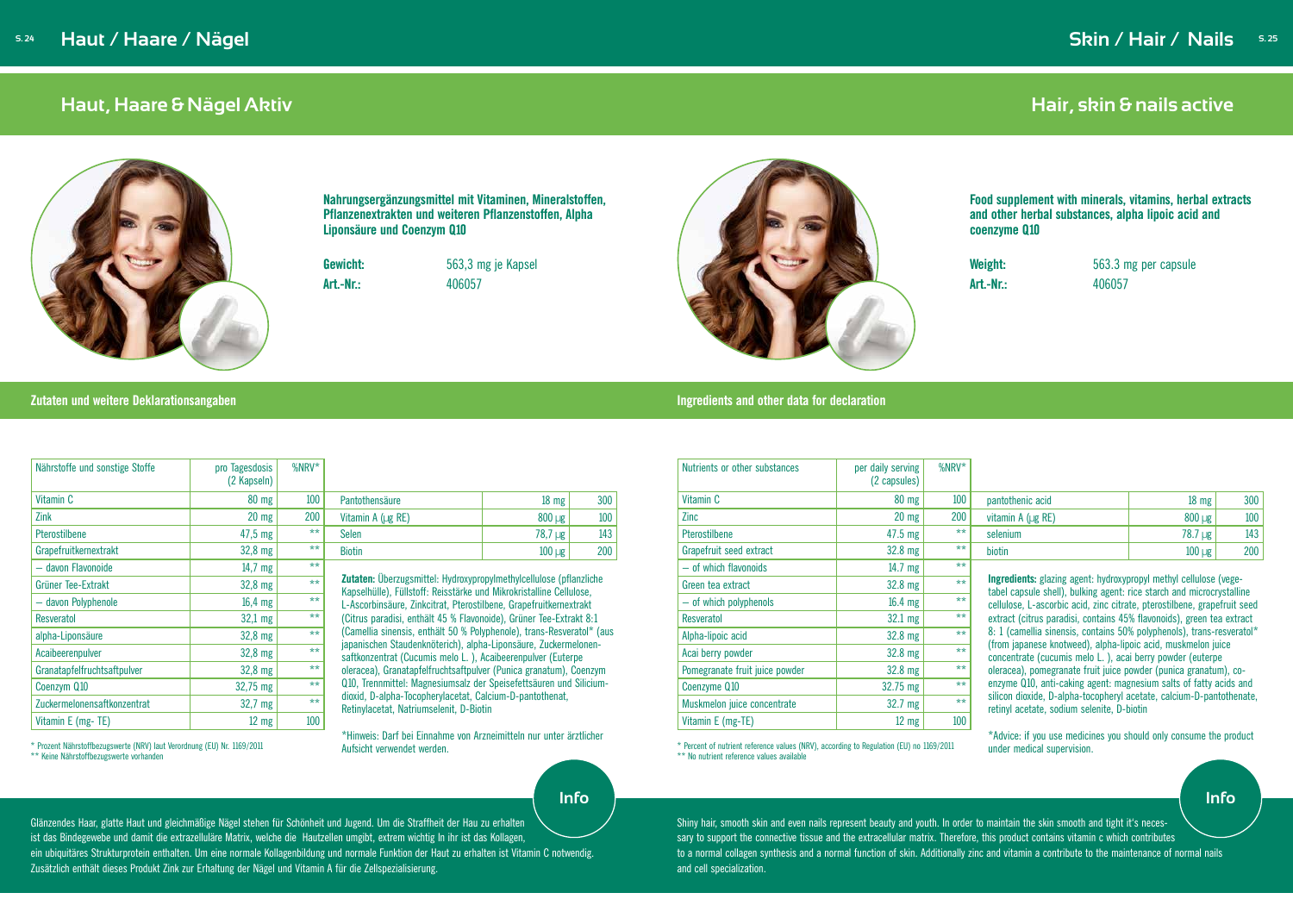#### **Zutaten und weitere Deklarationsangaben Ingredients and other data for declaration**

# **Darm Kraft Kapseln**



**Zutaten:** Inulin, Überzugsmittel: Hydroxypropylmethylcellulose (pflanzliche Kapselhülle), Zinkglukonat, Lactobacillus rhamnosus, Lactobacillus bulgaricus, Lactobacillus casei, Lactobacillus plantarum (microverkapselt), Lactobacillus salivarius (microverkapselt), Lactobacillus paracasei (microverkapselt), Bifidobacterium bifidum, Bifidobacterium lactis, Bifidobacterium infantis (microverkapselt), Bifidobacterium longum, (microverkapselt), Bifidobacterium breve (microverkapselt)

| Nährstoffe und sonstige Stoffe  | pro Tagesdosis<br>(2 Kapseln) | $%$ NRV $*$ |
|---------------------------------|-------------------------------|-------------|
| Inulin                          | 540 mg                        | $***$       |
| Zink                            | $12 \text{ mg}$               | 120         |
| Lactobacillus Rhamnosus         | $1 \times 10^9$ cfu           | $***$       |
| Lactobacillus Casei             | $1 \times 10^9$ cfu           | $***$       |
| Lactobacillus Plantarum         | $1 \times 10^9$ cfu           | $***$       |
| Lactobacillus Paracasei         | $1 \times 10^9$ cfu           | $***$       |
| Bifidobacterium Bifidum         | $1 \times 10^9$ cfu           | $***$       |
| <b>Bifidobacterium Infantis</b> | $1 \times 10^9$ cfu           | $***$       |
| <b>Bifidobacterium Longum</b>   | $1 \times 10^9$ cfu           | $***$       |
| <b>Bifidobacterium Breve</b>    | $1 \times 10^9$ cfu           | $***$       |
| Lactobacillus Bulgaricus        | $5x 10^9$ cfu                 | $***$       |
| Lactobacillus Salvarius         | $3 \times 10^9$ cfu           | $***$       |
| Bifidobacterium Lactis          | $0.4 \times 10^9$ cfu         | $***$       |

\* Percent of nutrient reference values (NRV), according to Regulation (EU) no 1169/2011 \*\* No nutrient reference values available

| Nutrients or other substances   | per daily serving<br>(2 capsules) | $%$ NRV $*$ |
|---------------------------------|-----------------------------------|-------------|
| Inulin                          | 540 mg                            | $***$       |
| <b>Zinc</b>                     | $12 \text{ mg}$                   | 120         |
| Lactobacillus rhamnosus         | $1 \times 10^9$ cfu               | $**$        |
| Lactobacillus casei             | $1 \times 10^9$ cfu               | $***$       |
| Lactobacillus plantarum         | $1 \times 10^9$ cfu               | $***$       |
| Lactobacillus paracasei         | $1 \times 10^9$ cfu               | $***$       |
| Bifidobacterium bifidum         | $1 \times 10^9$ cfu               | $***$       |
| <b>Bifidobacterium infantis</b> | $1 \times 10^9$ cfu               | $***$       |
| Bifidobacterium longum          | $1 \times 10^9$ cfu               | $***$       |
| Bifidobacterium breve           | $1 \times 10^9$ cfu               | $***$       |
| Lactobacillus bulgaricus        | $5x 10^9$ cfu                     | $***$       |
| Lactobacillus salvarius         | $3 \times 10^9$ cfu               | $***$       |
| Bifidobacterium lactis          | $0.4 \times 10^9$ cfu             | $**$        |

\* Prozent Nährstoffbezugswerte (NRV) laut Verordnung (EU) Nr. 1169/2011

\*\* Keine Nährstoffbezugswerte vorhanden

**Nahrungsergänzungsmittel mit Inulin, Zink und Bakterienstämmen**

**Gewicht:** 497 mg je Kapsel

**Art.-Nr.:** 404758



# **Intestinal power capsules**

**Food supplement with inulin, zinc and bacteria strains**

**Weight:** 497 mg per capsule **Art.-Nr.:** 404758

**Ingredients:** inulin, glacing agent: hydroxypropylmethylcellulose (vegetable capsule shell), zinc gluconate, lactobacillus rhamnosus, lactobacillus bulgaricus, lactobacillus casei, lactobacillus plantarum (microencapsulated), lactobacillus salivarius (microencapsulated), lactobacillus paracasei (microencapsulated), bifidobacterium bifidum, bifidobacterium lactis, bifidobacterium infantis (microencapsulated), bifidobacterium longum, (microencapsulated), bifidobacterium breve (microencapsulated)

In diesem Präparat sind diverse nützliche Bifidobakterien und Lactobacillen vertreten. Sie sind dafür zuständig, die unerwünschten schädlichen Bakterien wie Salmonellen oder Fäulnisbakterien im Darm zu verdrängen. Des Weiteren senken sie im Dickdarm den pH-Wert, da sie Glucose zu Milchsäure fermentieren. Unterstützung finden sie dabei durch Zink und Inulin. Inulin trägt dazu bei, dass sich die Bifidobakterien und Lactobacillen im Darm vermehren. Zink ist ein lebensnotwendiges Spurenelement und hat eine schützende Wirkung auf die Darmschleimhaut.

This product contains various useful bifidobacteria and lactobacilli which are responsible for displacing the unwanted harmful bacteria such as salmonella or putrefactive bacteria in the intestine. Furthermore, they reduce the pH value in the colon while fermenting glucose to lactic acid. They are supported by zinc and inulin. Inulin helps the bifidobacteria and lactobacilli multiply in the intestine. Zinc is a vital trace element and has a protective effect on the intestinal mucosa.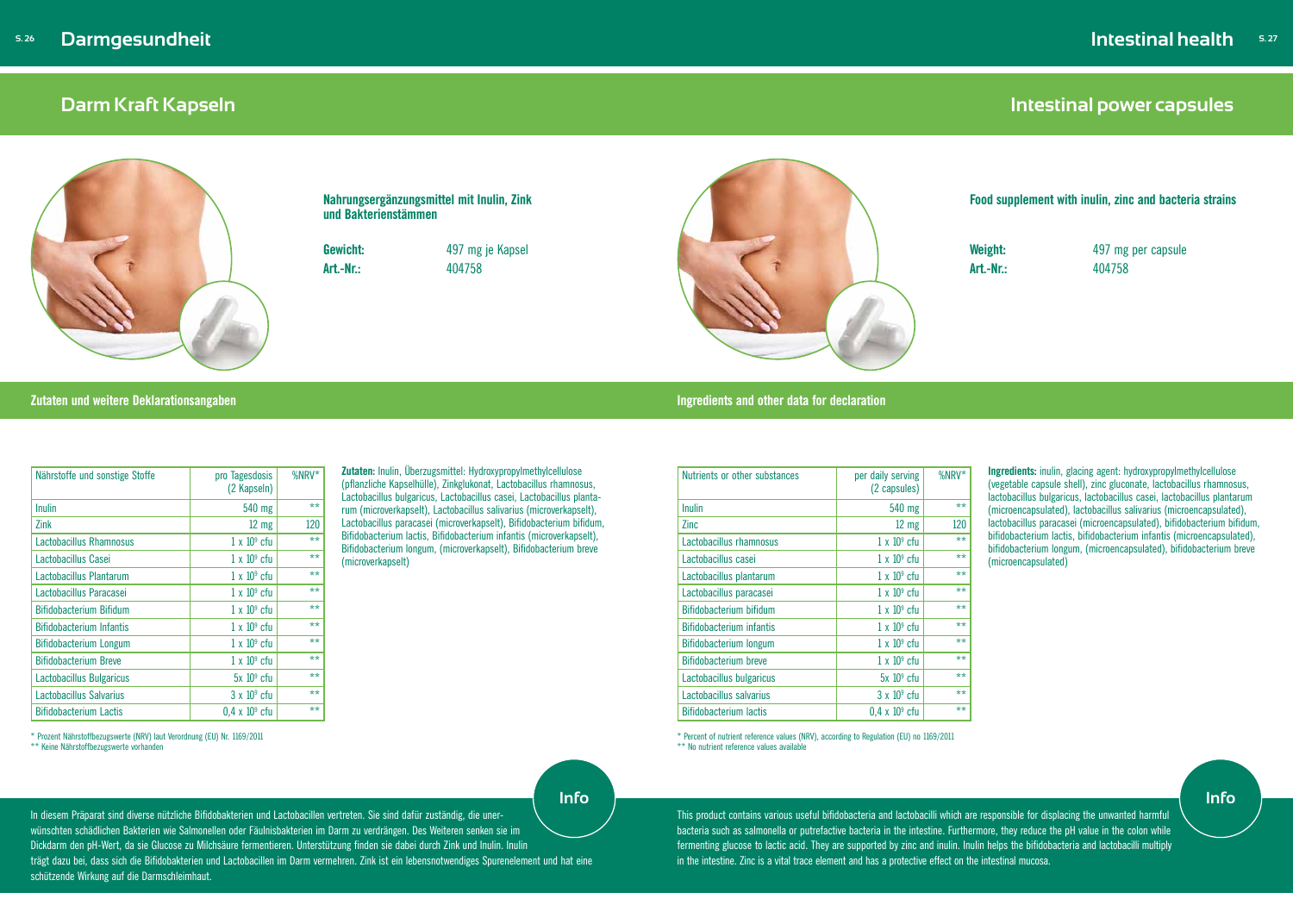## **Darm Floral Sachets**



**Zutaten:** Maltodextrin, Inulin (Zichorie), Aroma, Schwarze Johannisbeerefruchtsaftpulver (Ribes nigrum), probiotische Bakterienmischung (Bifidobacterium lactis, Lactobacillus acidophilus, Lactobacillus rhamnosus), Verdickungsmittel: Guarkernmehl, rote Beetewurzelpulver (Beta vulgaris var. conditiva), Süßungsmittel: Steviolglycoside, Trennmittel: Siliziumdoxid

| Nährstoffe und sonstige Stoffe | pro Tagesdosis<br>(3 g Pulver) | $%$ NRV* |
|--------------------------------|--------------------------------|----------|
| <b>Bifidobacterium lactis</b>  | $2,4 \times 10^9$ cfu          | $***$    |
| Lactobacillus acidophilus      | $2,4 \times 10^9$ cfu          | $***$    |
| Lactobacillus rhamnosus        | $2,4 \times 10^9$ cfu          | $***$    |
| Inulin                         | 248 mg                         | $***$    |

| Nutrients or other substances | per daily serving<br>$(3 g)$ powder) | $%$ NRV* |
|-------------------------------|--------------------------------------|----------|
| Bifidobacterium lactis        | $2,4 \times 10^{9}$ cfu              | $**$     |
| Lactobacillus acidophilus     | $2,4 \times 10^{9}$ cfu              | $***$    |
| Lactobacillus rhamnosus       | $2,4 \times 10^{9}$ cfu              | $***$    |
| Inulin                        | 248 mg                               | $***$    |

\* Percent of nutrient reference values (NRV), according to Regulation (EU) no 1169/2011 \*\* No nutrient reference values available

\* Prozent Nährstoffbezugswerte (NRV) laut Verordnung (EU) Nr. 1169/2011 \*\* Keine Nährstoffbezugswerte vorhanden

**Nahrungsergänzungsmittel mit probiotischen Bakterienkulturen, Inulin und Süßungsmitteln**

**Gewicht:** 3 g pro Sachet **Art.-Nr.:** 304194



**Zutaten und weitere Deklarationsangaben** 

|  |  | <u>Illyfeuleird allu builet uala for ueclafallo</u> |
|--|--|-----------------------------------------------------|
|  |  |                                                     |

# **Intestine floral sachets**

**Food supplement with probiotic bacteria cultures, inulin and sweetener**

**Weight:** 3 g per sachet **Art.-Nr.:** 304194

**Ingredients:** maltodextrin, inulin (chicory), flavor, blackcurrant fruit juice powder (ribes nigrum), probiotic bacteria mix (bifidobacterium lactis, lactobacillus acidophilus, lactobacillus rhamnosus), thickener: guar gum, beetroot root powder (beta vulgaris var. conditiva), sweetener: steviol glycosides, anti-caking agent: silicon dioxide

Der Darm des Menschen wird von zahlreichen Mikroorganismen, die sich aus verschiedenen Bakterienstämmen zusammensetzen, besiedelt. Dies wird als Darmflora bezeichnet. Eine gestörte Darmflora kann die Ursache vieler Krankheiten sein.

Dieses Produkt unterstützt mit probiotischen Bakterien sowie präbiotischem Inulin sowohl die Entwicklung als auch die Regeneration der Darmflora.

The human intestine is populated by numerous microorganisms, which are composed of different bacterial strains. This is called intestinal flora. A disturbed intestinal flora can be the cause of many diseases. In order to ensure a healthy intestinal flora, this supplement contains probiotic bacteria. These probiotic bacteria, such as bifidobacteria and lactobacilli, ensure that the intestinal flora is both, cured and healthy developed.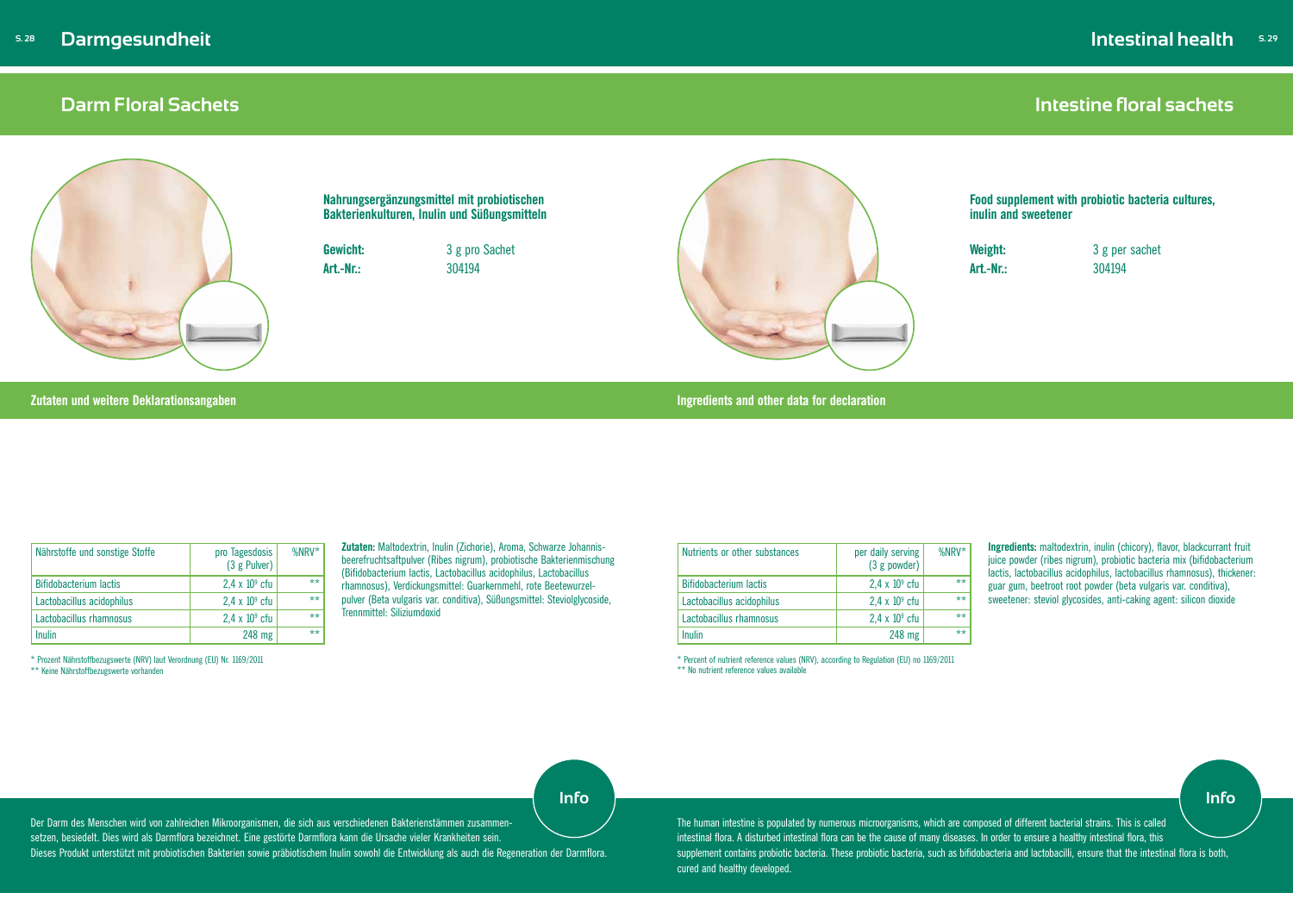#### **Zutaten und weitere Deklarationsangaben Ingredients and other data for declaration**

## **Darmreinigungskapseln**



**Zutaten:** Indische Flohsamen-Pulver (Plantago ovata), BIO-Chiasamenmehl, Überzugsmittel: Hydroxypropylmethylcellulose (pflanzliche Kapselhülle), Bio-Leinsamenmehl (Linum usitatissimum), Fenchelsamenpulver (Foeniculum vulgare Mill), Bio-Kurkumawurzelpulver (Curcuma longa), Anispulver (Pimpinella anisum), Feigenkaktuspulver (Optunia ficus indica), grüner Kaffee-Bohnenextrakt (Coffee robusta, enthält 50 % Chlorogensäuren)

| Nährstoffe und sonstige Stoffe | pro Tagesdosis<br>(2 Kapseln) | %NRV* |
|--------------------------------|-------------------------------|-------|
| Indische Flohsamen-Pulver      | 250 mg                        | $***$ |
| <b>Bio-Chiasamenmehl</b>       | 200 mg                        | $**$  |
| <b>Bio-Leinsamenmehl</b>       | $100$ mg                      | $**$  |
| Fenchelsamenpulver             | $100$ mg                      | $**$  |
| Bio-Kurkumawurzelpulver        | $100$ mg                      | $***$ |
| <b>Anispulver</b>              | 50 mg                         | $***$ |
| Feigenkaktuspulver             | $10 \text{ mg}$               | $***$ |
| Grüner Kaffeebohnen-Extrakt    | $10 \text{ mg}$               | $***$ |
| - davon Chlorogensäuren        | 5 <sub>mg</sub>               | $***$ |

**Weight:** 595 mg per capsule **Art.-Nr.:** 405224

\* Prozent Nährstoffbezugswerte (NRV) laut Verordnung (EU) Nr. 1169/2011 \*\* Keine Nährstoffbezugswerte vorhanden

\* Percent of nutrient reference values (NRV), according to Regulation (EU) no 1169/2011 \*\* No nutrient reference values available

### **Nahrungsergänzungsmittel mit Pflanzenstoffen**

**Gewicht:** 595 mg je Kapsel



**Art.-Nr.:** 405224

| Nutrients or other substances | per daily serving<br>(2 capsules) | %NRV* |
|-------------------------------|-----------------------------------|-------|
| Indian fled seed grounded     | 250 mg                            | $***$ |
| Organic chia seed flour       | 200 mg                            | $***$ |
| Organic flaxseed flour        | $100$ mg                          | $***$ |
| Fennel seed powder            | $100$ mg                          | $***$ |
| Organic turmeric root powder  | $100$ mg                          | $***$ |
| Anise powder                  | 50 mg                             | $***$ |
| Barbary fig powder            | $10 \, \text{mg}$                 | $***$ |
| Green coffee bean extract     | $10 \, \text{mg}$                 | $***$ |
| - of which chlorogenic acid   | 5 <sub>mg</sub>                   | $***$ |

# **Intestinal cleaning capsules**

#### **Food supplement with herbal substances**

**Ingredients:** indian psyllium seed powder (plantago ovata), organic chia seed flour, glacing agent: hydroxypropylmehylcellulose (vegetable capsule shell), organic flaxseed flour (linum usitatissimum), fennel seed powder (foeniculum vulgare mill), organic turmeric root powder (curcuma longa), anise powder (pimpinella anisum), barbary fig powder (optunia ficus indica), green coffee bean extract (coffee robusta, contains 50 % chlorogenic acid)

Stress oder eine falsche Ernährungsweise beeinträchtigen das Verdauungssystem und Krankheiten können die Folge sein. Um dem entgegen zu wirken kann eine Darmreinigung sinnvoll sein. Dieses Präparat unterstützt durch natürliche Pflanzenstoffe wie Flohsamenpulver, Chiasamenmehl und Leinsamenmehl die Verdauung und verbessert somit die Vitalstoffversorgung des Körpers. Eine ausgeglichene Darmflora kann auch zu einem verbesserten Gemütszustand führen.

Stress or bad diet habits are able to affect the digestive system and thus result in illness. To counteract this it can be helpful to perform an intestinal cleaning. This product supports digestion with natural plant substances such as indian psyllium seed, chia seed or flax seed flour and thus supports an improved nutrient supply. A balanced intestinal flora can also lead to significant increase in subjective well-being.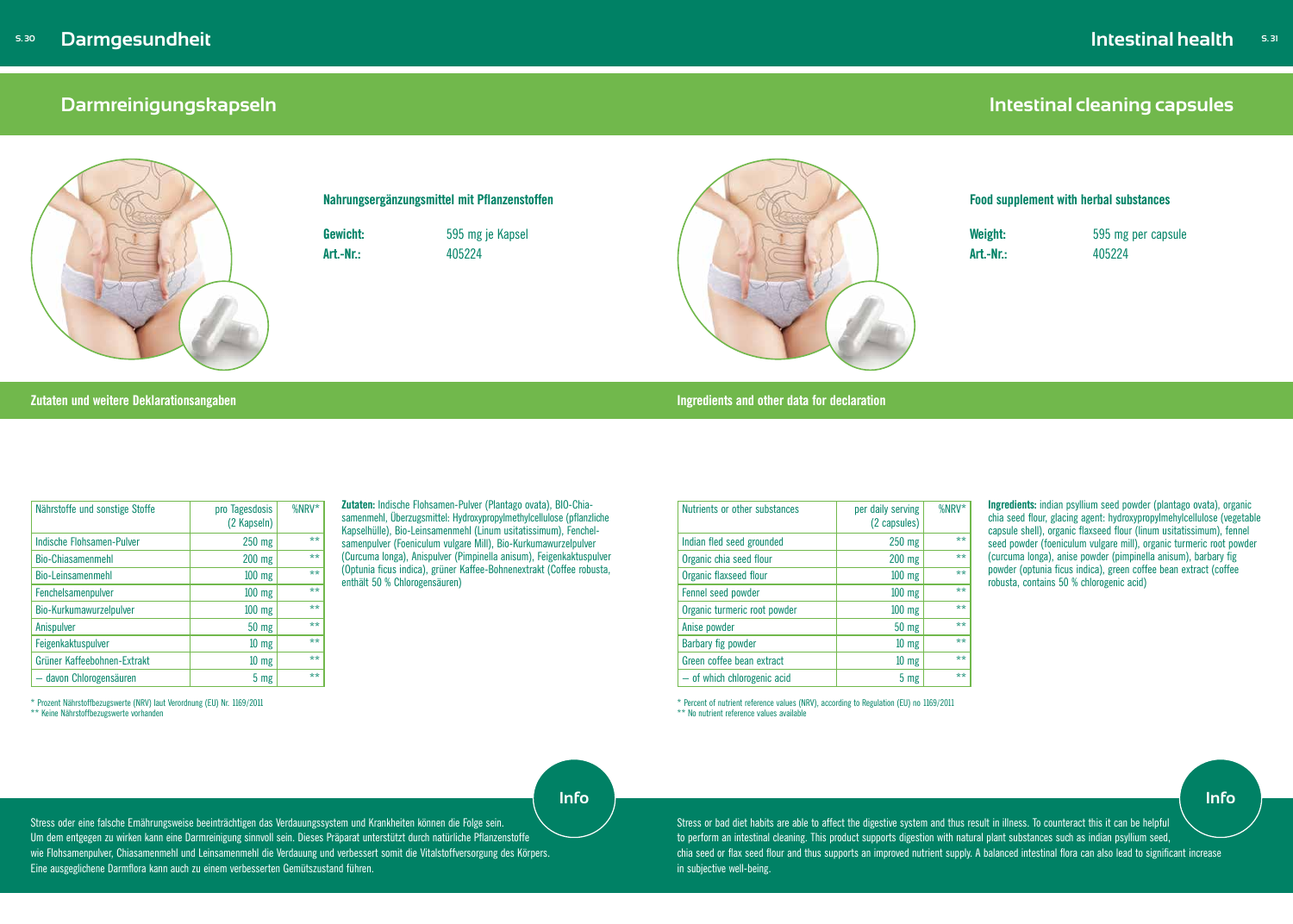#### **Zutaten und weitere Deklarationsangaben Ingredients and other data for declaration**

## **Augen Fit Kapseln**



**Zutaten:** Karottenextrakt (enthält 1% Carotinoide), Überzugsmittel: Hydroxypropylmethylcellulose (pflanzliche Kapselhülle), Beta-Carotin, L-Ascorbinsäure, Zinkglukonat, DL-alpha-Tocopherylacetat, Heidelbeer-Extrakt (enthält 10 % Anthocyanidine), Tagetes erecta-Extrakt (enthält 5 % Lutein), Trennmittel: Magnesiumsalze der Speisefettsäuren, Tagetes erecta-Extrakt (enthält 5 % Zeaxanthin), Retinylacetat, Pyridoxinhydrochlorid, Riboflavin, Natriumselenit

| Nährstoffe und sonstige Stoffe | pro Tagesdosis<br>(2 Kapseln) | $%$ NRV $*$ |
|--------------------------------|-------------------------------|-------------|
| Karottenextrakt                | 400 mg                        | $***$       |
| Beta-Carotin (gesamt)          | $21,2$ mg                     | $***$       |
| Zink                           | $7.4 \text{ mg}$              | 74          |
| Vitamin C                      | $120$ mg                      | 150         |
| Vitamin E (mg $\alpha$ -TE)    | $13,6$ mg                     | 113         |
| <b>Heidelbeer-Extrakt</b>      | $40$ mg                       | $***$       |
| Anthocyane                     | 4 mg                          | $***$       |
| Tagetes erecta-Extrakt         | $30$ mg                       | $***$       |
| - davon Lutein                 | $1,5$ mg                      | $***$       |
| Tagetes erecta-Extrakt         | 8 mg                          | $***$       |
| - davon Zeaxanthin             | $0,40$ mg                     | $***$       |
| Vitamin A ( $\mu$ g RE)        | $1050 \mu g$                  | 131,25      |
| Vitamin B6                     | 4 mg                          | 285,8       |
| Vitamin B2                     | $2,80$ mg                     | 200         |

\* Prozent Nährstoffbezugswerte (NRV) laut Verordnung (EU) Nr. 1169/2011 \*\* Keine Nährstoffbezugswerte vorhanden

**Nahrungsergänzungsmittel mit Pflanzenextrakten und Vitaminen**

**Gewicht:** 543 mg je Kapsel

**Art.-Nr.:** 404322



# **Eye fit capsules**

#### **Food supplement with herbal extracts and vitamins**

**Weight:** 545 mg per capsule **Art.-Nr.:** 404322

**Ingredients:** carrot extract (contains 1% carotenoids), glazing agent: hydroxypropylmethylcellulose (vegetable capsule shell), beta-carotene, L-ascorbic acid, zinc gluconate, DL-alpha-tocopherylacetate, blueberry-extract (contains 10 % anthocyanins), tagetes erecta-extract (5 % lutein), anti caking agent: magnesium salts form fatty acids, tagetes erecta-extract (contains 5 % zeaxanthin), retinyl acetate, pyridoxine hydrochloride, riboflavine, sodium selenite

\* Percent of nutrient reference values (NRV), according to Regulation (EU) no 1169/2011

\*\* No nutrient reference values available

| Nutrients or other substances | per daily serving<br>(2 capsules) | %NRV*  |
|-------------------------------|-----------------------------------|--------|
| Carrot extract                | 400 mg                            | $***$  |
| Beta carotene (total)         | $21.2 \text{ mg}$                 | $***$  |
| Zinc                          | $7.4 \text{ mg}$                  | 74     |
| Vitamin C                     | 120 mg                            | 150    |
| Vitamin E (mg $\alpha$ -TE)   | $13.6$ mg                         | 113    |
| <b>Blueberry-extract</b>      | 40 mg                             | $***$  |
| $-$ of which anthocyanins     | 4 mg                              | $***$  |
| Tagetes erecta-extract        | 30 mg                             | $***$  |
| - of which lutein             | $1.50$ mg                         | $***$  |
| Tagetes erecta-extract        | 8 mg                              | $***$  |
| - of which zeaxanthin         | $0.40$ mg                         | $***$  |
| Vitamin a (µg RE)             | $1050 \mu g$                      | 131.25 |
| Vitamin B6                    | 4 mg                              | 285.8  |
| Vitamin B2                    | $2.80$ mg                         | 200    |

Gesunde Augen sind essentiell für einen normalen Alltag, deshalb ist es notwendig, die Augen mit genügend Nährstoffen zu versorgen. Insbesondere Vitamin A spielt im Sehprozess eine wichtige Rolle, da es ein Baustein des Sehpigments Rhodopsin ist. Zusätzlich tragen in diesem Produkt die hohen Gehalte an Zink, Vitamin B2 und Vitamin B6 zum Erhalt der normalen Sehkraft bei. Lutein und Zeaxanthin wirken unterstützend auf die Makula, den sogenannten Gelben Fleck.

Healthy eyes are essential for a normal everyday life. Therefore, it's necessary to supply enough nutrients to them. Vitamin A in particular plays an important role in vision as it is a building block of rhodopsin. Furthermore this product provides high amounts of zinc, vitamin B2 and vitamin B6 for the maintenance of normal vision. Lutein and Zeaxanthin support the makula, also known as yellow spot.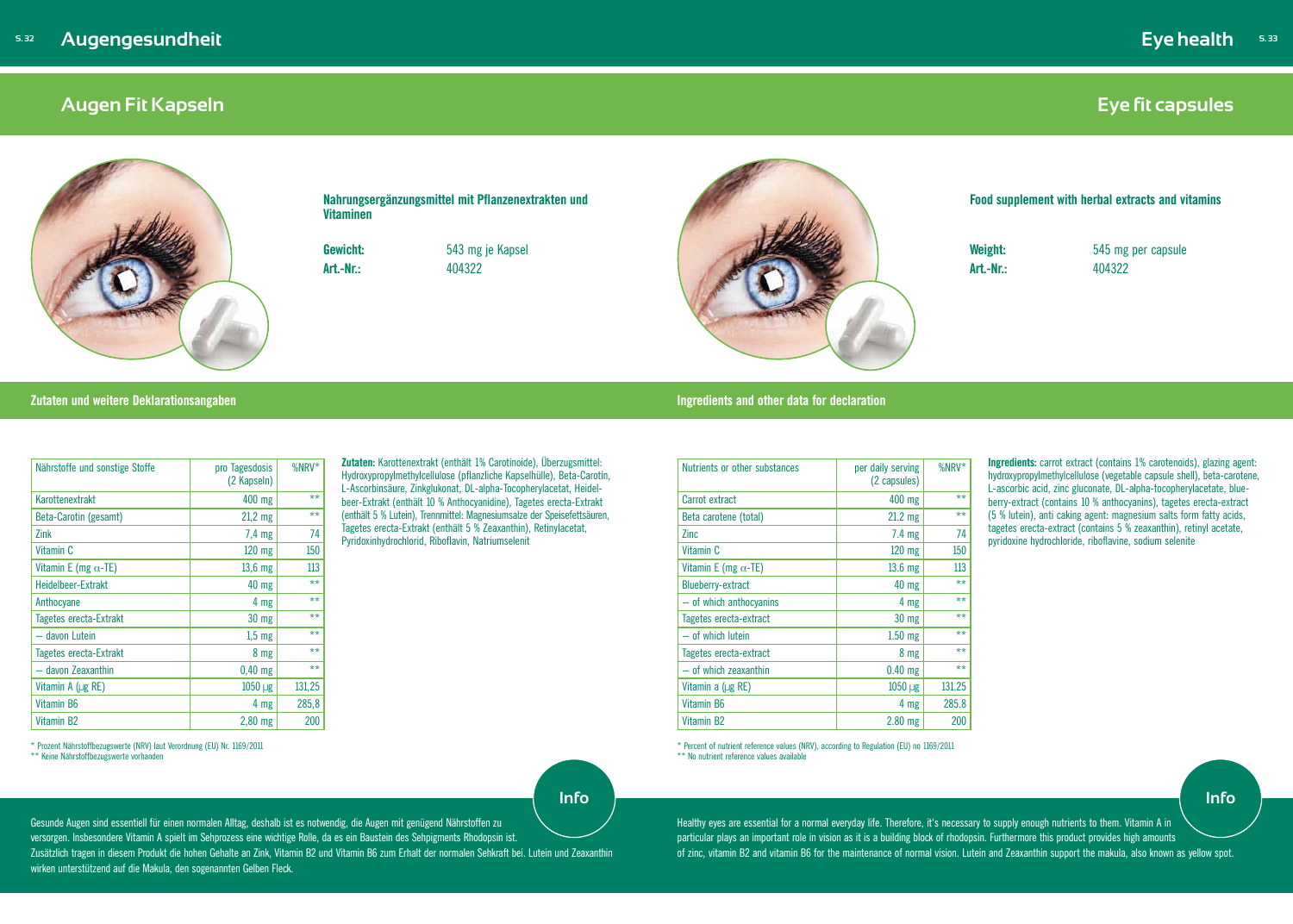#### **Zutaten und weitere Deklarationsangaben Ingredients and other data for declaration**

## **Gelenk Kapseln**



#### **Nahrungsergänzungsmittel**

**Gewicht:** 970 mg je Kapsel



**Art.-Nr.:** 404324

# **Joint capsules**

### **Food supplement**

\* Percent of nutrient reference values (NRV), according to Regulation (EU) no 1169/2011 \*\* No nutrient reference values available

**Weight:** 970 mg per capsule **Art.-Nr.:** 404324

**Ingredients:** D-glucosamine-potassium-sulfate, chondroitin sulfate, glazing agent: hydroxypropylmethylcellulose (vegetable capsule shell), methyl sulfonyl methan (MSM), anti-caking agent: magnesium salts of fatty acids

**Zutaten:** D-Glucosamin-Kalium-Sulfat, Chondroitinsulfat, Überzugsmittel: Hydroxypropylmethylcellulose (pflanzliche Kapselhülle), Methyl Sulfonyl Methan (MSM), Trennmittel: Magnesiumsalze der Speisefettsäuren

| Nährstoffe und sonstige Stoffe | pro Tagesdosis<br>(2 Kapseln) | $%$ NRV* |
|--------------------------------|-------------------------------|----------|
| Glucosamin                     | 778 mg                        | $***$    |
| Chondroitinsulfat              | 360 mg                        | $***$    |
| <b>MSM</b>                     | $200$ mg                      | $***$    |

Der Bewegungsapparat des Menschen wird täglich in Anspruch genommen. Daher ist es notwendig, die Gelenke, Knochen und Knorpel mit wichtigen Wirkstoffen zu versorgen, um Gelenkproblemen entgegenzuwirken oder Gelenkschmerzen zu reduzieren. Im Präparat sind die Wirkstoffe Glucosamin, Chondroitinsulfat und MSM vertreten. Glucosamin ist ein Aminozucker, der in der Gelenkflüssigkeit vorkommt und entzündlichen Prozessen im Körper entgegen wirkt. Chondroitin ist Bestandteil des Knorpels und sorgt für Widerstandsfähigkeit gegen Druck und Belastung. MSM ist eine organische Schwefelverbindung die ein wichtiger Bestandteil der Gelenkschmiere und der Innenschicht der Gelenkkapsel ist.

\* Prozent Nährstoffbezugswerte (NRV) laut Verordnung (EU) Nr. 1169/2011 \*\* Keine Nährstoffbezugswerte vorhanden

| Nutrients or other substances | per daily serving<br>(2 capsules) | $%$ NRV* |
|-------------------------------|-----------------------------------|----------|
| Glucosamine                   | 778 mg                            | $***$    |
| <b>Chondroitin sulfate</b>    | 360 mg                            | $***$    |
| <b>MSM</b>                    | $200$ mg                          | $***$    |

The motion apparatus of humans is used daily. It is therefore necessary to provide the joints, bones and cartilages with important active ingredients in order to counteract joint problems or to reduce joint pain. The ingredients of the product include glucosamine, chondroitin sulfate and MSM. Glucosamine is an amino sugar, which occurs in the joint fluid and supports the human body with inflammation of the joint. Chondroitin sulfate is a component of the cartilage. It inhibits cartilage degradation and ensures the resistance of the cartilage against pressure and stress. MSM, an organic sulfur compound, is an important component of the joint lubrication and the inner layer of the joint capsules.